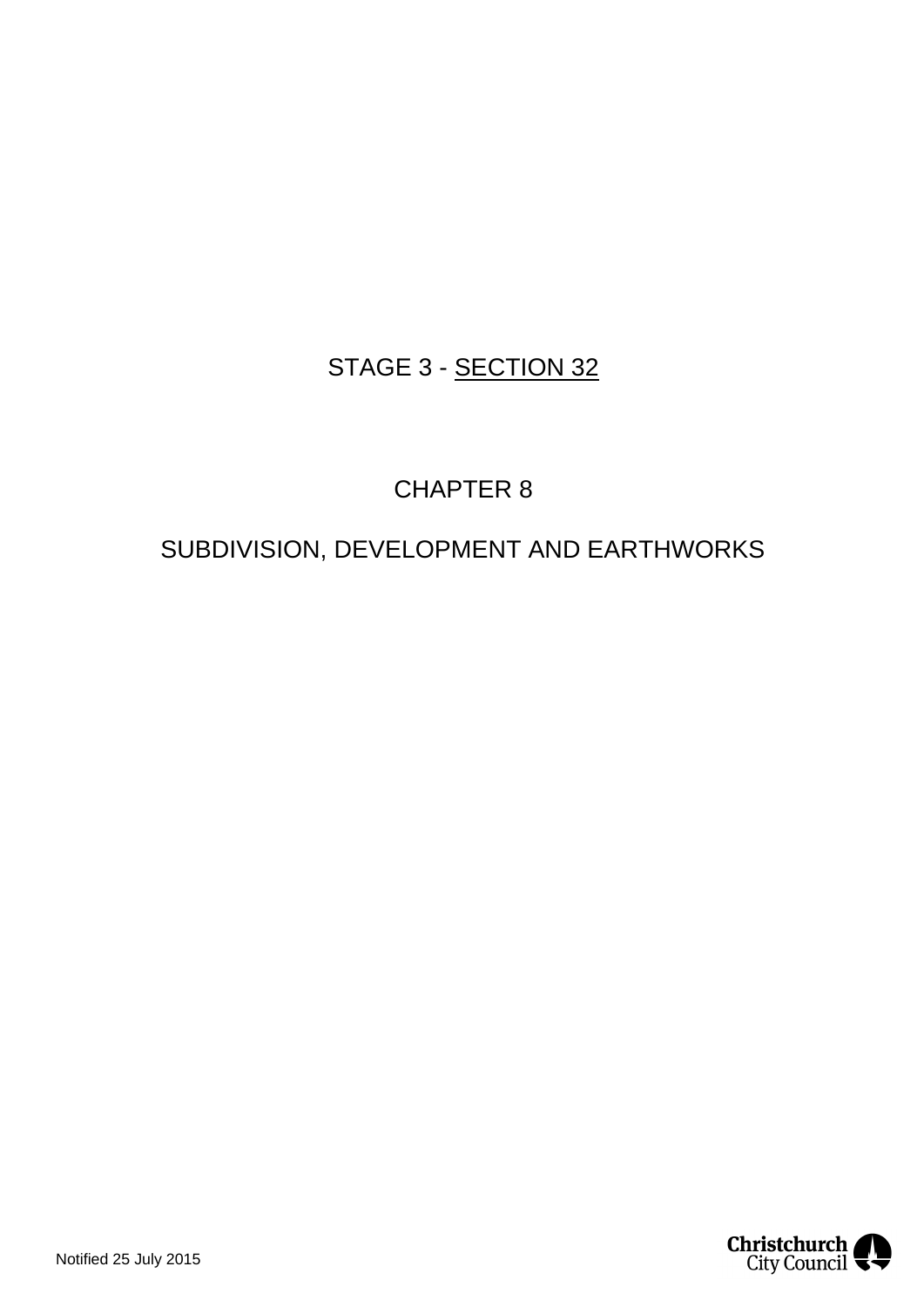## **CONTENTS**

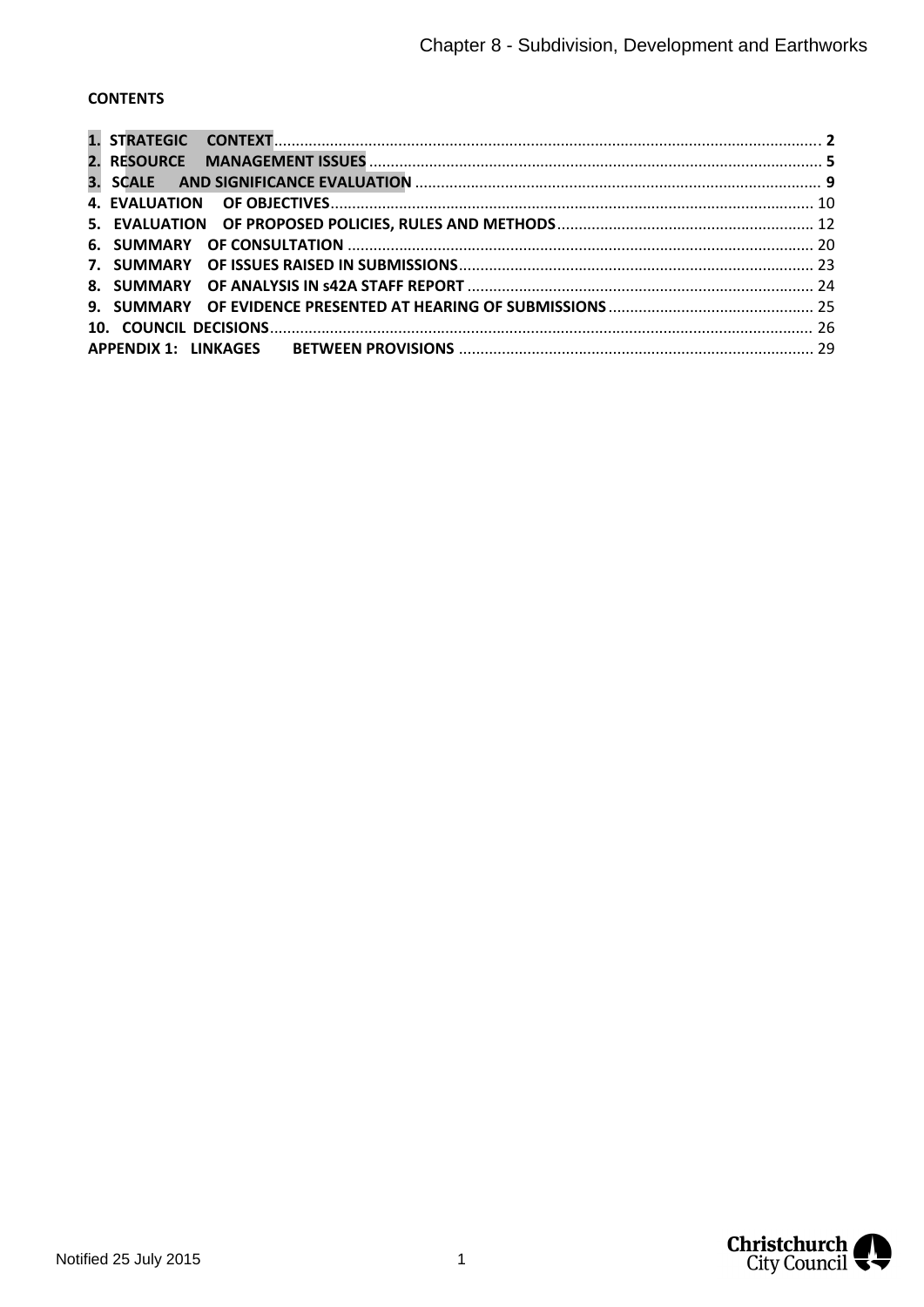#### <span id="page-2-0"></span>**1. STRATEGIC CONTEXT**

#### **1.1 PURPOSE AND SCOPE OF THE SUBDIVISION, DEVELOPMENT AND EARTHWORKS CHAPTER**

- a. The purpose of the Subdivision, Development and Earthworks chapter is to:
	- i. provide a streamlined, focused and updated framework and process for the management and direction of Subdivision, Development and Earthworks;
	- ii. provide certainty and clarity around the rules and standards that applying to Subdivision, Development and Earthworks activities; and
	- iii. update provisions to reflect increasing community expectations around environmental quality, both for the built and natural environments.
- b. Both the Christchurch City Plan and the Banks Peninsula District Plan currently provide a large and broad suite of objectives and policies in relation to Subdivision, Development and Earthworks. In reviewing those provisions a number of changes were identified that would assist with Canterbury's recovery. In particular there is a need to:
	- i. re-focus the objectives and policies so they specifically recognise and respond to recovery issues and identify opportunities to remove unnecessary regulatory controls on residential activities (i.e. reduce consent and notification requirements);
	- ii. update the provisions (some being nearly twenty years old) to reflect the direction of relevant statutory documents, in particular the Greater Christchurch Land Use Recovery Plan (LURP) and Canterbury Regional Policy Statement (CRPS); and
	- iii. streamline the Subdivision, Development and Earthworks provisions.
- c. The chapter in Phase 1 reviews:
	- i. Phase 1 Residential Zone rules including creation of a New Neighbourhood Zone;
	- ii. Industrial and Commercial Zones;
	- iii. allotment size, infrastructure, reserves, easement, and access provisions; and
	- iv. some tree protection provisions.
- d. The chapter in Phase 2 reviews:
	- i. the rules for Living G;
	- ii. remaining Residential and other zones;
	- iii. consideration of hazards provisions for subdivision (in response to the Natural Hazards chapter being prepared in Phase 1);
	- iv. heritage, notable and heritage trees, and landscape provisions; and
	- v. earthworks provisions.

#### **1.2 PROPOSED DISTRICT PLAN: OVERVIEW AND SYNOPSIS**

- a. Subdivision, Development and Earthworks is a central chapter in Phase 1 of the District Plan Review (DPR), as its fundamental principles have overlaps with all other chapters.
- b. Subdivision creates tenure and establishes the 'bones' around which the pattern of development is created. It ensures the anticipated land uses have access to the necessary services, the road network, and that the land is suitable for development.
- c. The controls in the Subdivision, Development and Earthworks chapter have wide-ranging implications:
	- i. The subdivision process indirectly affects the environmental, economic, social, and cultural conditions across the district.
	- ii. Patterns of subdivision have long lasting cumulative effects.
	- iii. Decisions on subdivision consents affect other Council decisions relating to infrastructure expenditure, open space acquisition and transport planning.

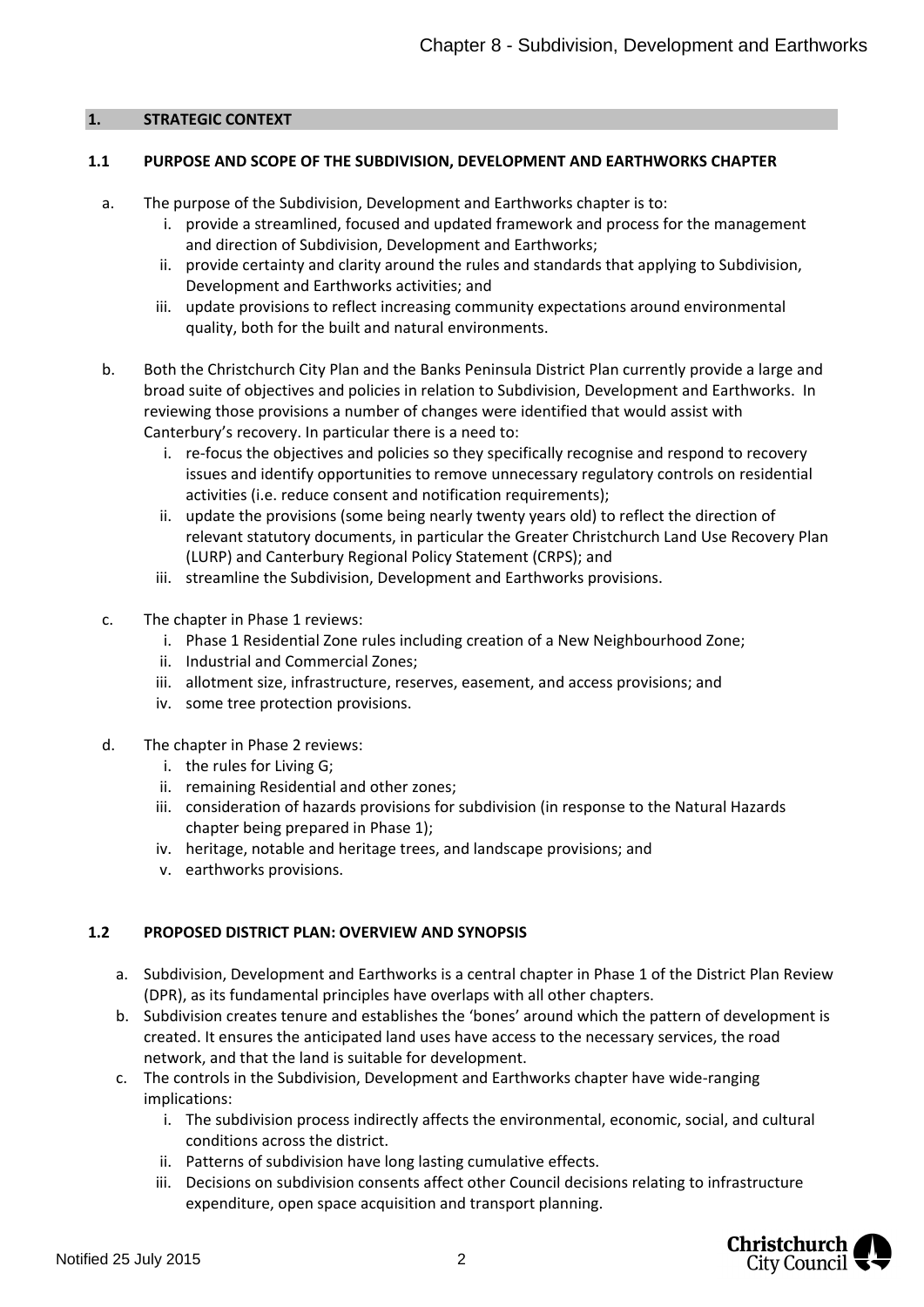- iv. Decisions on subdivision consents have effects on an individual's property values and potential use of the land.
- v. Subdivision can have either temporary or permanent effects on natural, cultural and historic heritage, which the District Plan is required to recognise and provide for under s 6 of the Resource Management Act 1991 ('RMA').
- d. The Strategic Directions chapter of the proposed District Plan provides direction for the Subdivision chapter in the following objectives and supporting policies:
	- i. 3.6.1 Objective Recovery and Long-term Future of the District
	- ii. 3.6.2 Objective Development Form and Function
	- iii. 3.6.3 Objective Manawhenua
	- iv. 3.6.4 Objective Natural and Cultural Environment
	- v. 3.6.5 Objective Natural Hazards
	- vi. 3.6.6 Objective Amenity, Health and Safety
- e. Both the operative Christchurch City Plan and Banks Peninsula District Plan contain subdivision rules relating to minimum lot size requirements, servicing and road network or property access requirements, and zone-specific requirements.
- f. The strategic planning documents in Section 2 of this report highlight the need to update current subdivision provisions to better provide for the protection of significant natural, cultural and historic heritage, subdivision design and amenity and servicing and road network infrastructure.
- g. The proposed Subdivision, Development and Earthworks chapter contains three objectives and associated policies relating to Natural and Built Environments, Design and Amenity, and Infrastructure and Transport. Rules are divided into general rules applying across all zones, rules applying to subdivision in Industrial and Commercial Zones, and rules applying in New Neighbourhood Zones. There are assessment matters applying to specific topic areas, and the Residential zones.
- h. A new policy has been added to address robustness of infrastructure in response to damage caused by the Canterbury Earthquakes 2010–2011. Updates to the stormwater and property access provisions are also proposed.
- i. **Appendix 2** sets out the linkages between all provisions in the Subdivisions chapter.
- j. In the operative plans, subdivisions are generally Controlled Activities. In line with a proposed shift away from use of Controlled Activity status across the chapters in the proposed District Plan, it is intended to change the activity status of subdivision consents to Restricted Discretionary. As against this, however, the DPR has sought to limit the use of non-complying activity status where a proposed subdivision would not meet one or more standards.

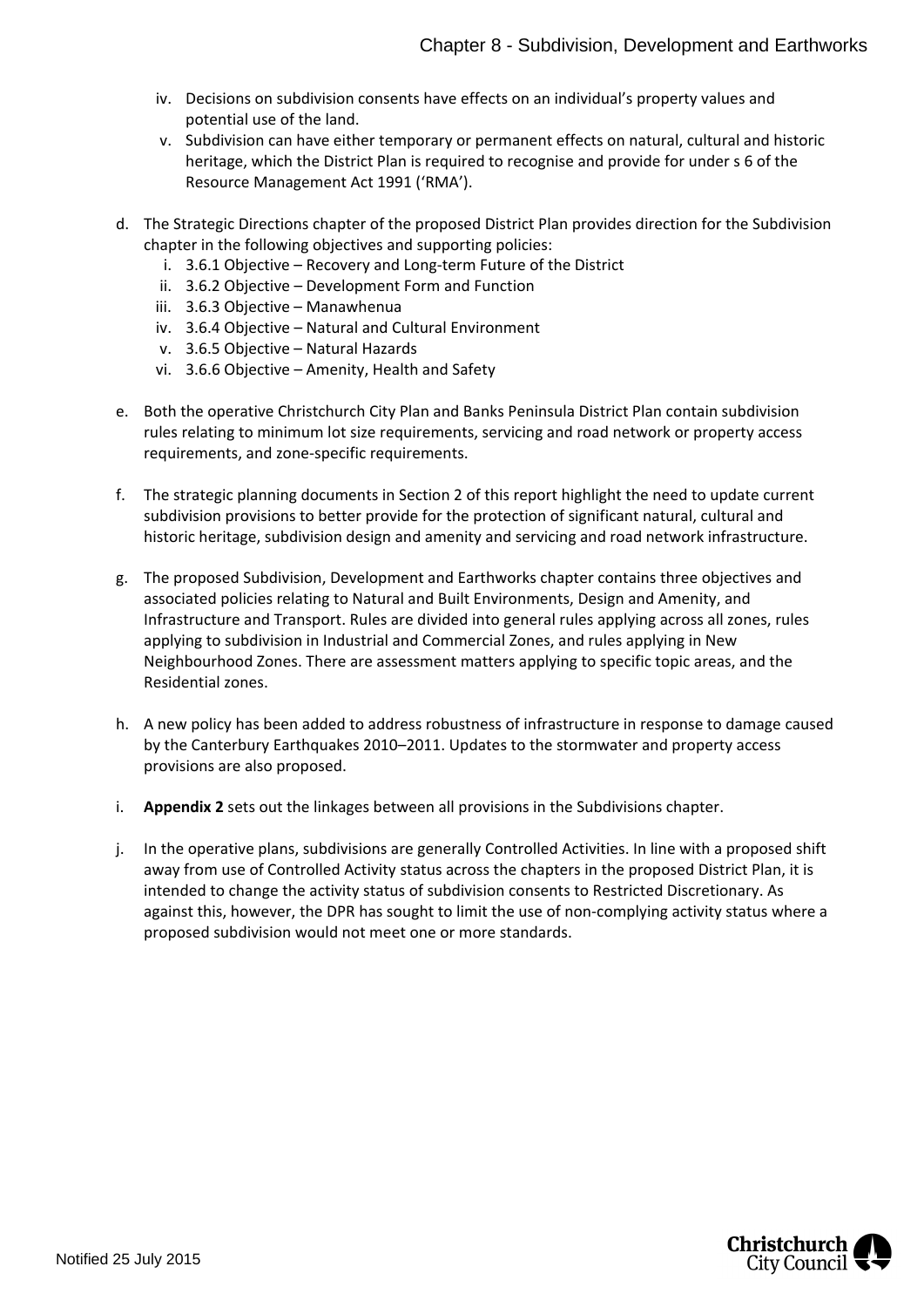### **1.3 RESEARCH**

a. The Council has received technical advice and assistance from various internal and external experts and utilised this, along with internal workshops and community feedback, to assist with setting the District Plan framework for the proposed Subdivision, Development and Earthworks chapter provisions. This advice includes the following:

| <b>Title</b>                    | <b>Author</b>                     | <b>Description of Report</b>        |
|---------------------------------|-----------------------------------|-------------------------------------|
| Assessment of urban design      | Janet Reeves (Context Urban       | Section 32 analysis of draft urban  |
| outcomes for subdivision and    | Design)                           | design provisions for subdivision   |
| development                     |                                   | chapter.                            |
| Memo - Stormwater Servicing of  | Brian Norton (Christchurch City   | Discussion of necessity of existing |
| Living 1D                       | Council)                          | Living 1D Zone.                     |
| New Neighbourhood               | Josie Schroder (Christchurch City | Comparative description of the two  |
| Comprehensive and 'Traditional' | Council)                          | New Neighbourhood processes         |
| <b>Subdivision Process</b>      |                                   | provided for and an outline of      |
|                                 |                                   | information requirements.           |

b. In addition to the above reports and advice, Council technical staff have provided informal feedback throughout development of the chapter. The chapter also relies heavily on analysis and reports attached to the Residential, Industrial, Commercial, Transport and Hazards chapters. The Council has compiled, reviewed and developed a collection of material on Subdivision, Development and Earthworks chapter issues (refer to Bibliography).

#### **1.4 CONSULTATION**

- a. During the pre-notification stage of drafting the Subdivision, Development and Earthworks chapter, a number of consultation meetings were held.
- b. Few comments were received at the stakeholder sessions relevant to the Subdivision, Development and Earthworks Chapter. These are summarised in Appendix 3.
- c. Mahaanui Kurataiao Limited and Te Rununga O Ngai Tahu were provided opportunity for input and a number of changes were made to better reflect the themes in their Iwi Management Plan.
- d. The Christchurch Joint Officials Group, comprising representatives of the Canterbury Earthquake Recovery Authority, Canterbury Regional Council, Waimakariri District Council, Selwyn District Council, New Zealand Transport Agency, Ministry for the Environment, Mahaanui Kurataio Limited, Department of Conservation, Ministry of Building Innovation and Employment, Department of Internal Affairs, Department of the Prime Minister and Cabinet, Te Puna Kokiri, Treasury, Land Information New Zealand, Ministry of Education, Housing New Zealand Corporation, Ministry of Social Development and Ministry for Culture and Heritage, were also provided the opportunity for input. The group provided the following key feedback on the Subdivision, Development and Earthworks Chapter:

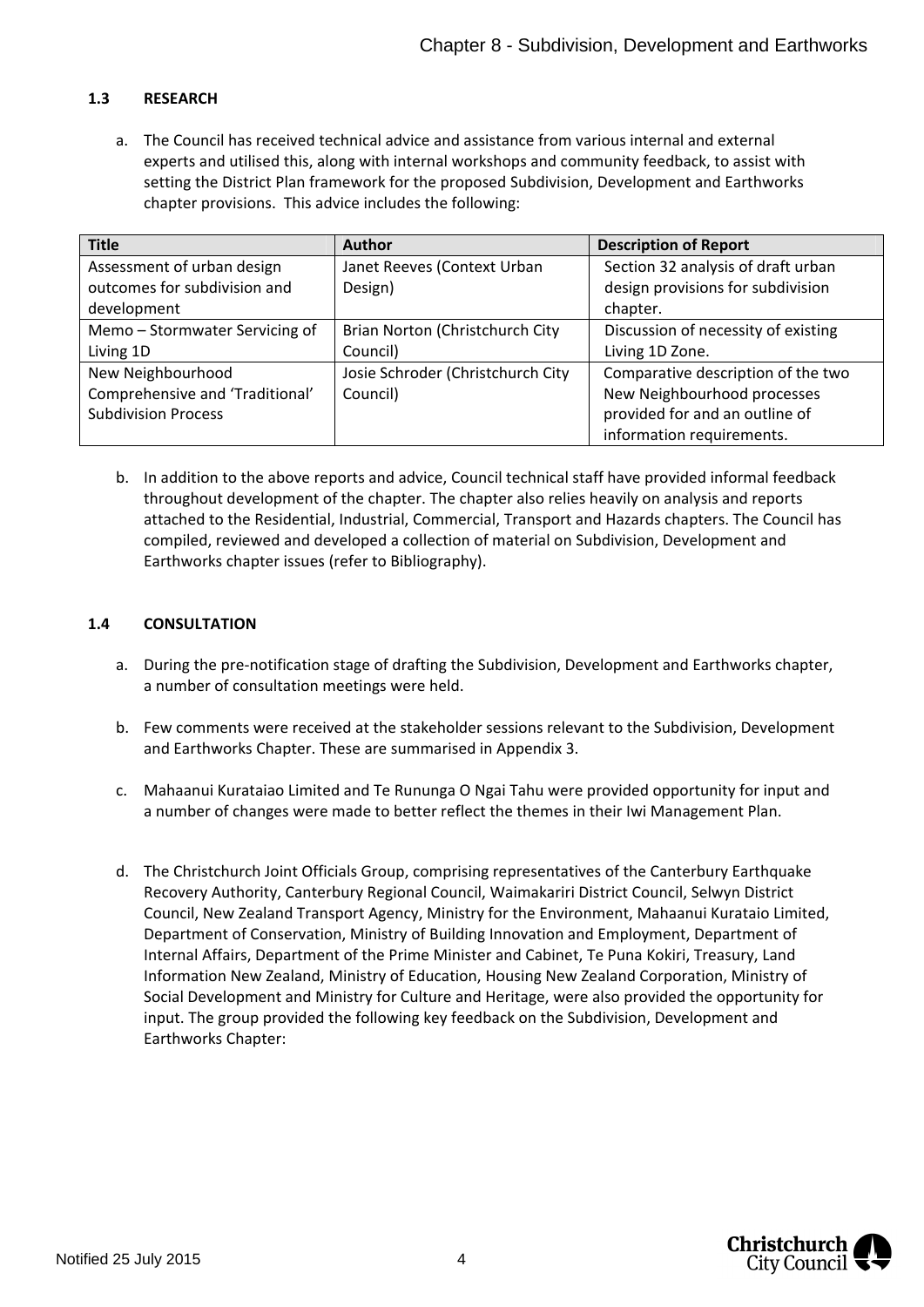- i. Consider amending policy and provisions to ensure the 30hh/ha density target set in the CRPS for infill development is met, rather than enabled.
- ii. Consider including maximum lot size for Residential Medium Density Zone (RMD) to assist with 30hh/ha density target.
- iii. What is the Council's ability to depart from the infrastructure Design Standard.
- iv. Analysis of change from controlled activity status to restricted discretionary activity Status required.
- **e.** The Canterbury Earthquake Recovery Authority also raised concerns regarding the effects of planning requirements on rebuilding cross lease or unit title developments, not only in terms of the operative District Plan requiring consent often as a non-complying activity, but the land-use consent requirements as well, including a requirement for written approval of adjoining landowners. This chapter already proposed to include a rule, however, further work was necessary given the degree of complexity.

#### <span id="page-5-0"></span>**2. RESOURCE MANAGEMENT ISSUES**

#### **2.1 STRATEGIC PLANNING DOCUMENTS**

- a. Those strategic matters and provisions that have been specifically given effect or had regard to in this chapter are summarised in the table below. The table does not include reference to various transport plans and strategies, as this chapter has taken advice from the Transport chapter team in particular, and the relevant plans and objectives or policies therein are set out in those other chapters.
- b. Key themes to emerge from these documents are the role of subdivision in:
	- i. water management;
	- ii. the protection of natural, cultural and historic heritage;
	- iii. enabling housing choice, intensification and greenfields development;
	- iv. providing a quality built environment; and
	- v. encouraging a range of transport options.
- c. These themes are reflected in the proposed objectives and policies of the Subdivision, Development and Earthworks chapter.

| <b>Document</b> |                                                                  | <b>Relevant provisions</b>                                                                                                                                                                                                                                      |    | How the Subdivision,<br><b>Development and Earthworks</b><br>chapter will take into<br>account/give effect to the<br>relevant provisions                        |
|-----------------|------------------------------------------------------------------|-----------------------------------------------------------------------------------------------------------------------------------------------------------------------------------------------------------------------------------------------------------------|----|-----------------------------------------------------------------------------------------------------------------------------------------------------------------|
| 1.              | RMA, Part 2, $s$ 5 –<br>Purpose                                  | Sustainable management of natural and<br>а.<br>physical resources                                                                                                                                                                                               | ı. | Promote the sustainable<br>management of natural and<br>physical resources through<br>subdivision objectives,<br>policies and rules.                            |
| 2.              | RMA, Part 2, $s$ 6 –<br><b>Matters of National</b><br>Importance | Recognise and provide for:<br>a. coastal environment (including the coastal<br>marine area), wetlands, and lakes and rivers<br>and their margins;<br>outstanding natural features and landscapes;<br>b.<br>areas of significant indigenous vegetation and<br>c. | i. | Recognise and provide for<br>these matters through<br>subdivision objectives,<br>policies and rules, to ensure<br>protection from<br>inappropriate subdivision, |

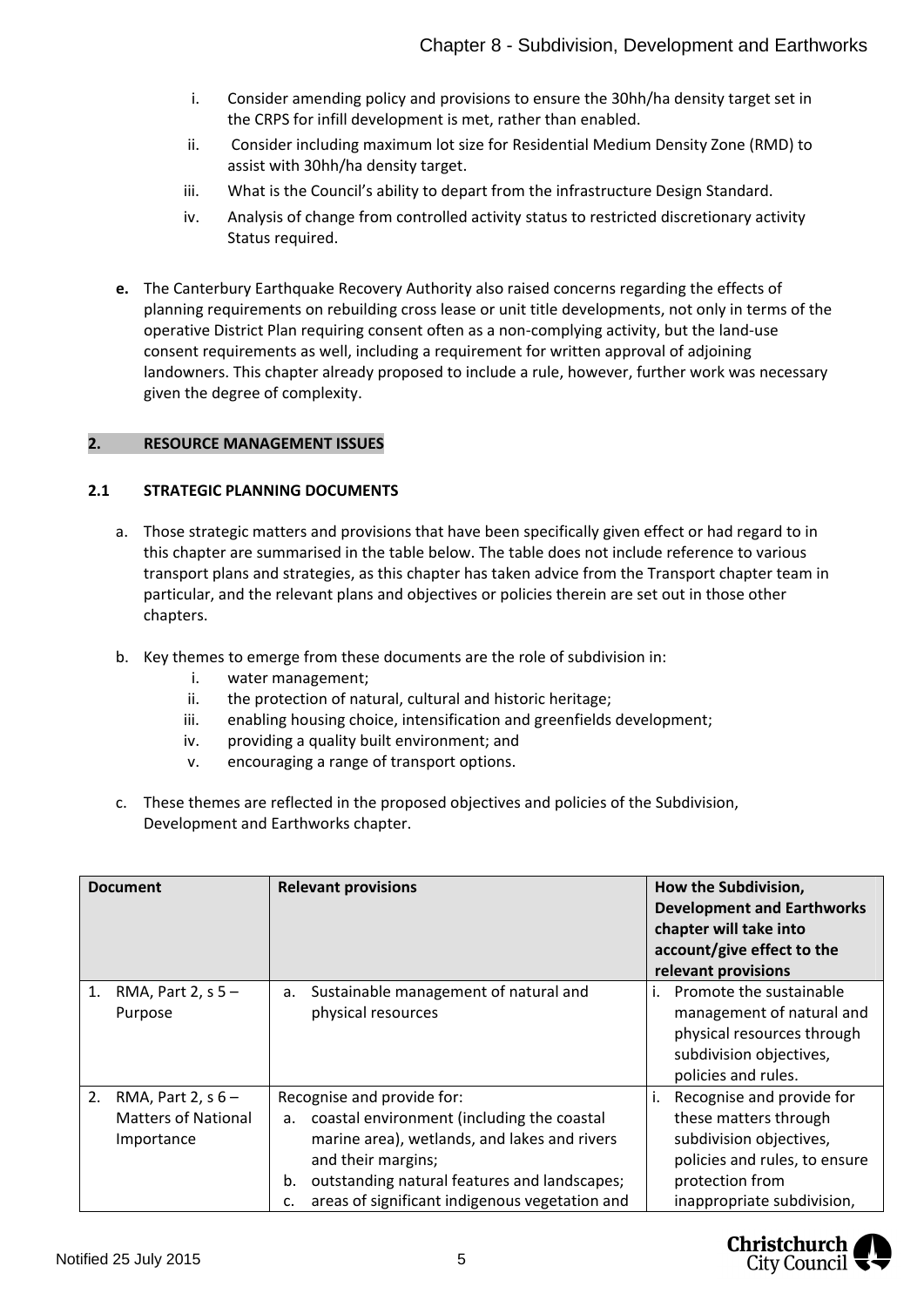|    |                            |    | significant habitats of indigenous fauna;        |    |                                |
|----|----------------------------|----|--------------------------------------------------|----|--------------------------------|
|    |                            | d. | maintenance and enhancement of public            |    |                                |
|    |                            |    | access to and along the coastal marine area,     |    |                                |
|    |                            |    | lakes, and rivers;                               |    |                                |
|    |                            | е. | relationship of Maori and their culture and      |    |                                |
|    |                            |    | traditions with their ancestral lands, water,    |    |                                |
|    |                            |    | sites, waahi tapu, and other taonga; and         |    |                                |
|    |                            |    |                                                  |    |                                |
|    |                            | f. | historic heritage.                               |    |                                |
| 3. | RMA, Part 2, s 7 -         |    | Have particular regard to:                       | i. | Have particular regard to      |
|    | <b>Other Matters</b>       | a. | kaitiakitanga;                                   |    | these matters through          |
|    |                            | b. | the ethic of stewardship;                        |    | subdivision objectives,        |
|    |                            | c. | the efficient use and development of natural     |    | policies and rules, to ensure  |
|    |                            |    | and physical resources;                          |    | protection from                |
|    |                            | d. | the maintenance and enhancement of amenity       |    | inappropriate subdivision,     |
|    |                            |    | values;                                          |    | use, and development.          |
|    |                            | e. | intrinsic values of ecosystems; and              |    |                                |
|    |                            | f. | maintenance and enhancement of the quality       |    |                                |
|    |                            |    | of the environment.                              |    |                                |
| 4. | RMA, Part 3, s 11          | a. | Controls circumstances under which               |    | i. Give effect to $s 11(1)(a)$ |
|    |                            |    | subdivision can occur, including being allowed   |    | through subdivision            |
|    |                            |    | by a rule in a District Plan (s $11(1)(a)$ ).    |    | objectives, policies and       |
|    |                            |    |                                                  |    | rules, to ensure protection    |
|    |                            |    |                                                  |    | from inappropriate             |
|    |                            |    |                                                  |    | subdivision, use, and          |
|    |                            |    |                                                  |    | development.                   |
| 5. | RMA, Part 4, s 31          | a. | Requires territorial authorities to regulate to  |    | i. Give effect to s 31 through |
|    |                            |    | achieve integrated management of the effects     |    | subdivision objectives,        |
|    |                            |    | of the use, development or protection of land    |    | policies and rules, to ensure  |
|    |                            |    |                                                  |    |                                |
|    |                            |    | and associated natural and physical resources    |    | protection from                |
|    |                            |    | of the district.                                 |    | inappropriate subdivision,     |
|    |                            |    |                                                  |    | use, and development.          |
| 6. | Canterbury Regional        | а. | Chapter 2 - Issues of resource management        | i. | Give effect to relevant        |
|    | <b>Policy Statement</b>    |    | significance to Ngai Tahu                        |    | objectives in these chapters   |
|    | (CPRS)                     |    | b. Chapter 4 - Provision for Ngai Tahu and their |    | through subdivision            |
|    |                            |    | relationship with resources                      |    | objectives, policies and       |
|    |                            | c. | Chapter 5 - Land use and infrastructure          |    | rules.                         |
|    |                            | d. | Chapter 6 - Recovery and rebuilding of greater   |    |                                |
|    |                            |    | Christchurch                                     |    |                                |
|    |                            | e. | Chapter 7 - Fresh water                          |    |                                |
|    |                            | f. | Chapter 8 - The coastal environment              |    |                                |
|    |                            | g. | Chapter 9 - Ecosystems and indigenous            |    |                                |
|    |                            |    | biodiversity                                     |    |                                |
|    |                            | h. | Chapter 10 - Beds of rivers and lakes and their  |    |                                |
|    |                            |    | riparian zones                                   |    |                                |
|    |                            | i. | Chapter 11 - Natural hazards                     |    |                                |
|    |                            | j. | Chapter 12 - Landscape                           |    |                                |
|    |                            | k. | Chapter 13 - Historic heritage                   |    |                                |
|    |                            | I. | Chapter 14 - Air quality                         |    |                                |
|    |                            | m. | Chapter 15 - Soils                               |    |                                |
|    |                            | n. | Chapter 17 - Contaminated land.                  |    |                                |
| 7. | <b>New Zealand Coastal</b> |    | Requires that local authorities safeguard the    |    | i. Give effect to relevant     |
|    |                            | а. |                                                  |    |                                |
|    | <b>Policy Statement</b>    |    | integrity, form, functioning and resilience of   |    | objectives in these chapters   |
|    |                            |    | the coastal environment and sustain its          |    | through subdivision            |

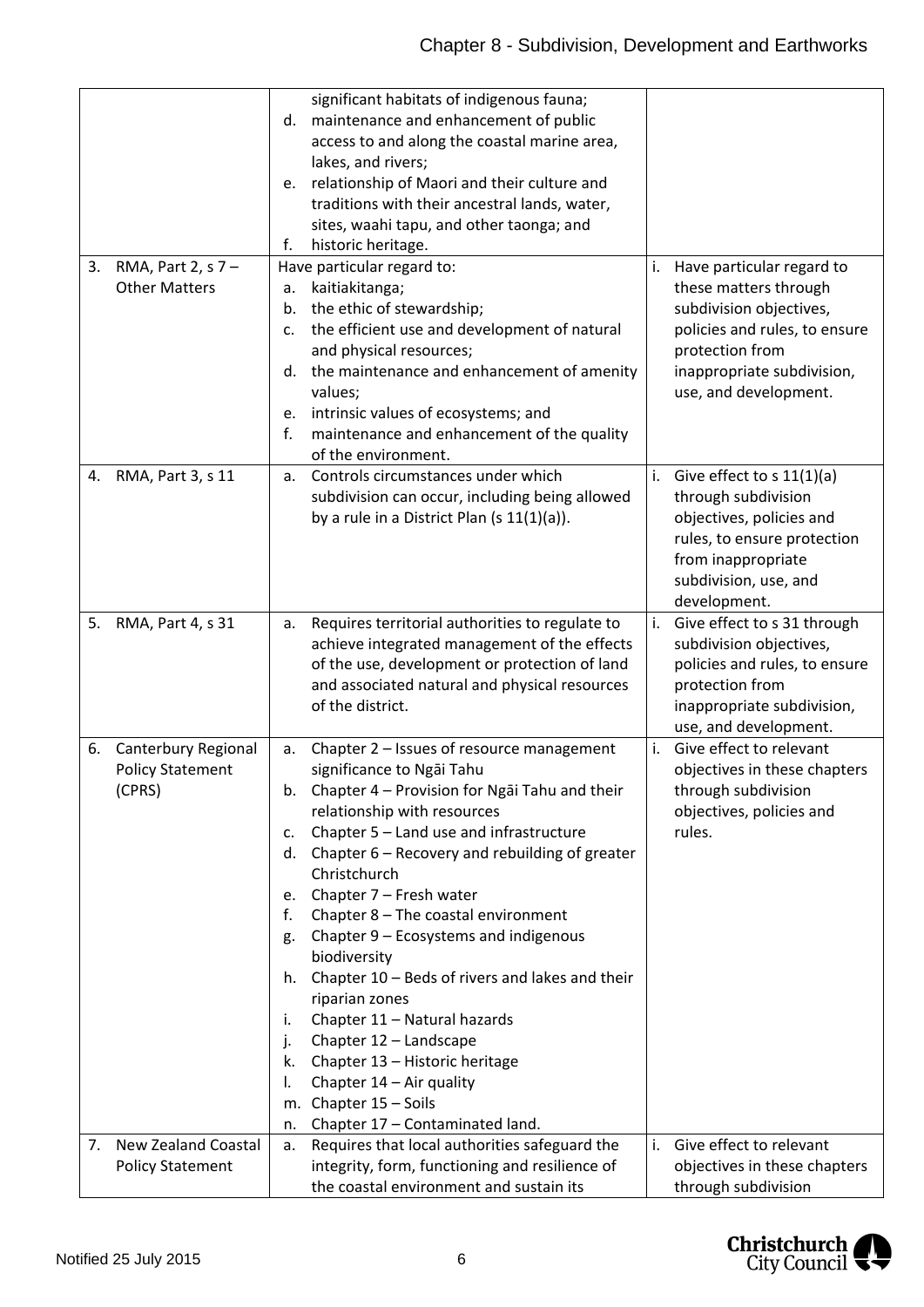|                    | ecosystems, its character and natural features         |                                   |
|--------------------|--------------------------------------------------------|-----------------------------------|
|                    | and landscape.                                         |                                   |
|                    | Requires that local authorities take account of<br>b.  |                                   |
|                    | the principles of the Treaty of Waitangi and           |                                   |
|                    | the role of tangata whenua.                            |                                   |
|                    | Requires that local authorities maintain and<br>c.     |                                   |
|                    | enhance the public open space qualities and            |                                   |
|                    | recreation opportunities of the coastal                |                                   |
|                    | environment.                                           |                                   |
|                    | d. Requires that local authorities balance social,     |                                   |
|                    | economic, and cultural well-being and health           |                                   |
|                    | and safety against subdivision, use, and               |                                   |
|                    | development of the coastal environment.                |                                   |
| 8. The Canterbury  | Vision - Greater Christchurch recovers and<br>а.       | The Strategy was prepared<br>i.   |
| Earthquake         | progresses as a place to be proud of $-$ an            | pursuant to s 15 of the           |
| Recovery Strategy; | attractive and vibrant place to live, work, visit      | Canterbury Earthquake             |
|                    | and invest, mō tātou, ā, mō kā uri ā muri ake          | Recovery Act 2011 (CER) and       |
|                    | nei - for us and our children after us.                | is a statutory document. The      |
|                    | Revitalise greater Christchurch as the heart of<br>b.  | District Plan must not be         |
|                    | a prosperous region for business, work,                | inconsistent with the             |
|                    | education, and increased investment in new             | Recovery Strategy (see s 15       |
|                    | activities.                                            | and 26(2) of the CER Act          |
|                    | Strengthen community resilience, safety and<br>c.      | available on the Canterbury       |
|                    | well-being, and enhance quality of life for            | Earthquake Recovery               |
|                    | residents and visitors.                                | Authority (CERA) website).        |
|                    | d. Renew greater Christchurch's unique identity        |                                   |
|                    | and its vitality expressed through sport,              |                                   |
|                    | recreation, art, history, heritage and                 |                                   |
|                    | traditions.                                            |                                   |
|                    | Develop resilient, cost-effective, accessible<br>e.    |                                   |
|                    | and integrated infrastructure, buildings,              |                                   |
|                    | housing and transport networks.                        |                                   |
|                    | f.<br>Restore the natural environment to support       |                                   |
|                    | biodiversity and economic prosperity and to            |                                   |
|                    | reconnect people to the rivers, wetlands and           |                                   |
|                    | Port Hills.                                            |                                   |
| The Land Use<br>9. | Actions 1, 2 and $7$ – provide for housing needs<br>а. | i.<br>Give effect to the relevant |
| Recovery Plan      | in existing urban areas. Action 2 relates to           | LURP actions through              |
| (LURP);            | provision of housing choice and intensification,       | subdivision objectives,           |
|                    | reduced consenting and notification                    | policies and rules.               |
|                    | requirements, and urban design provisions.             |                                   |
|                    | b. Actions 15 and $19$ – relate to zoning              |                                   |
|                    | brownfield priority areas.                             |                                   |
|                    | Actions 22 and 23 - provide for development<br>c.      |                                   |
|                    | of Māori reserves. Action 23 relates to                |                                   |
|                    | provision of infrastructure to support                 |                                   |
|                    | development.                                           |                                   |
|                    | d. Action 24 - includes greenfield priority areas      |                                   |
|                    | for business.                                          |                                   |
|                    | Actions 33 and 36 direct integration of land<br>e.     |                                   |
|                    | use and infrastructure.                                |                                   |
|                    | Actions 40 and 41 - support an integrated<br>f.        |                                   |
|                    | transport network.                                     |                                   |
|                    | Actions 42 and 43 relate to avoiding hazards.<br>g.    |                                   |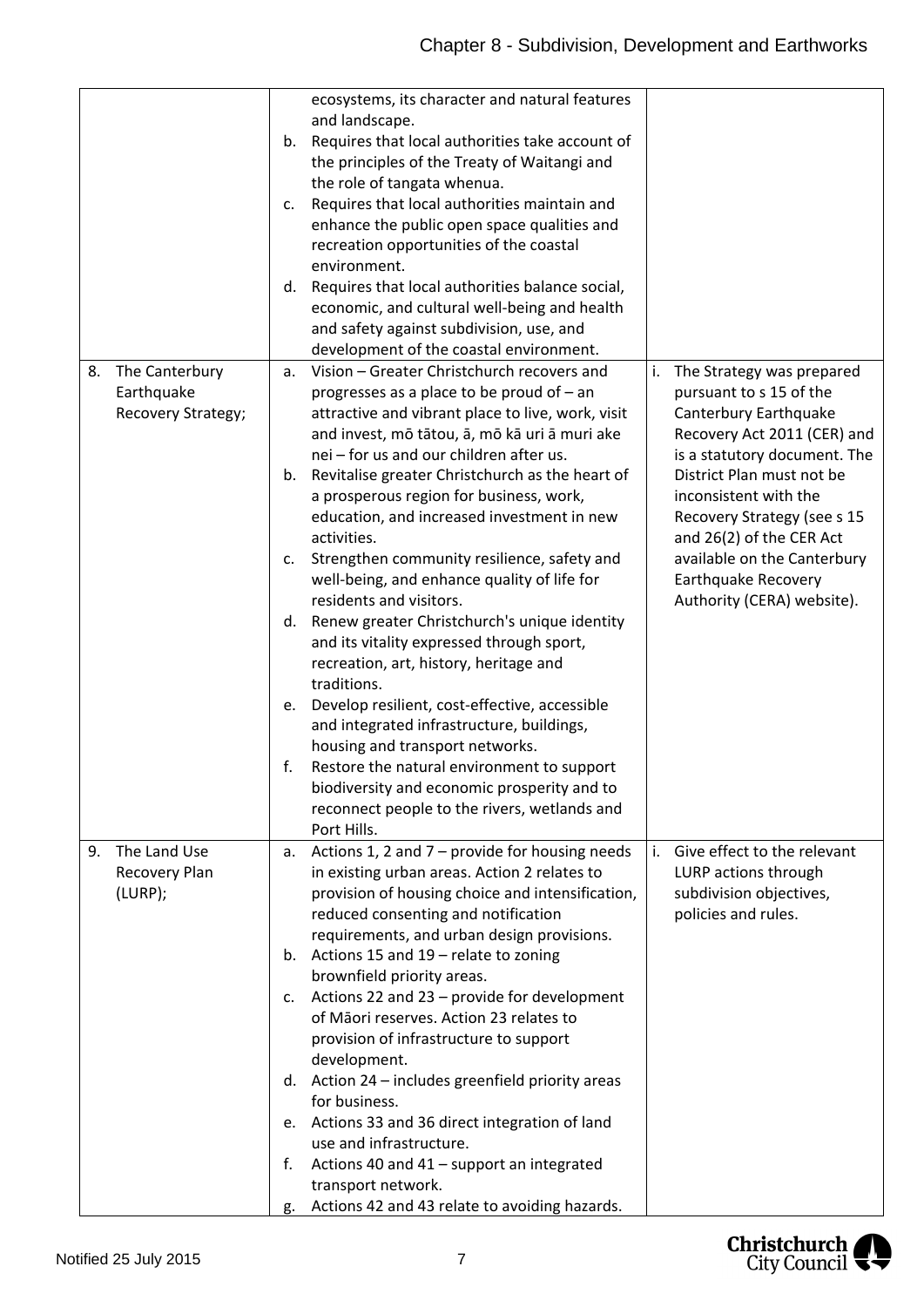|                      | h. Action 45 directs establishing a planning        |                                 |
|----------------------|-----------------------------------------------------|---------------------------------|
|                      | framework, which reduces consenting and             |                                 |
|                      | notification requirements, and address              |                                 |
|                      | standards relating to urban design that could       |                                 |
|                      | negatively impact upon recovery.                    |                                 |
|                      | Action 49 relates to sustainable design.<br>۱.      |                                 |
| 10. The Mahaanui Iwi | Objectives:                                         | i. Take account of the relevant |
| Management Plan      | 5.3 (Wai Maori)<br>а.                               | objectives and policies         |
| (IMP)                | 5.4 (Papatuanuku)<br>b.                             | through subdivision             |
|                      | 5.5 (Tane Mahuta)<br>c.                             | objectives, policies and        |
|                      | 5.6 (Tangaroa)<br>d.                                | rules.                          |
|                      | 5.7 (Nga Tutohu Whenua)<br>e.                       |                                 |
|                      | f.<br>Policy 5.4 (Papatuanuku) includes a number of |                                 |
|                      | policies specific to subdivision and also a         |                                 |
|                      | subdivision guideline.                              |                                 |
|                      |                                                     |                                 |

#### <span id="page-8-0"></span>**2.2 RESOURCE MANAGEMENT ISSUE 1**

#### **INADEQUATE PROTECTION OF SIGNIFICANT NATURAL, CULTURAL AND HISTORIC HERITAGE THROUGH SUBDIVISION**

The district contains many significant natural, cultural and historic heritage places. Subdivision can have either temporary or permanent effects on these places, including the positive effects of their protection. Many of these places require recognition or protection through s 6 or 7 of the RMA. Current provisions do not adequately manage these adverse effects to achieve the level of protection required by the RMA, and address the requirements contained in other more recent statutory documents.

#### **2.3 RESOURCE MANAGEMENT ISSUE 2**

#### **INADEQUATE PROVISION FOR GOOD DESIGN AND AMENITY THROUGH SUBDIVISION**

The places in which people live, work and play exist on a platform created through the subdivision process. The design of these areas is critical in ensuring these places are pleasant and practical.

The existing objectives and policies only address design and amenity in a peripheral way. These are important issues because the design and layout of the subdivided land needs to promote sustainable patterns of land use as well as enabling land use to occur in a manner which responds to the context of the site and provides a platform for a quality built environment.

The report prepared by Context Urban Design (attached) highlights the need to enhance these provisions.

#### **2.4 RESOURCE MANAGEMENT ISSUE 3**

#### **OUTDATED PLANNING FOR SERVICING AND ROAD NETWORK INFRASTRUCTURE THROUGH SUBDIVISION**

The planning of servicing and road network infrastructure for subdivisions impacts on the quality of environmental outcomes for communities and efficient functioning of areas of the city, and has flow on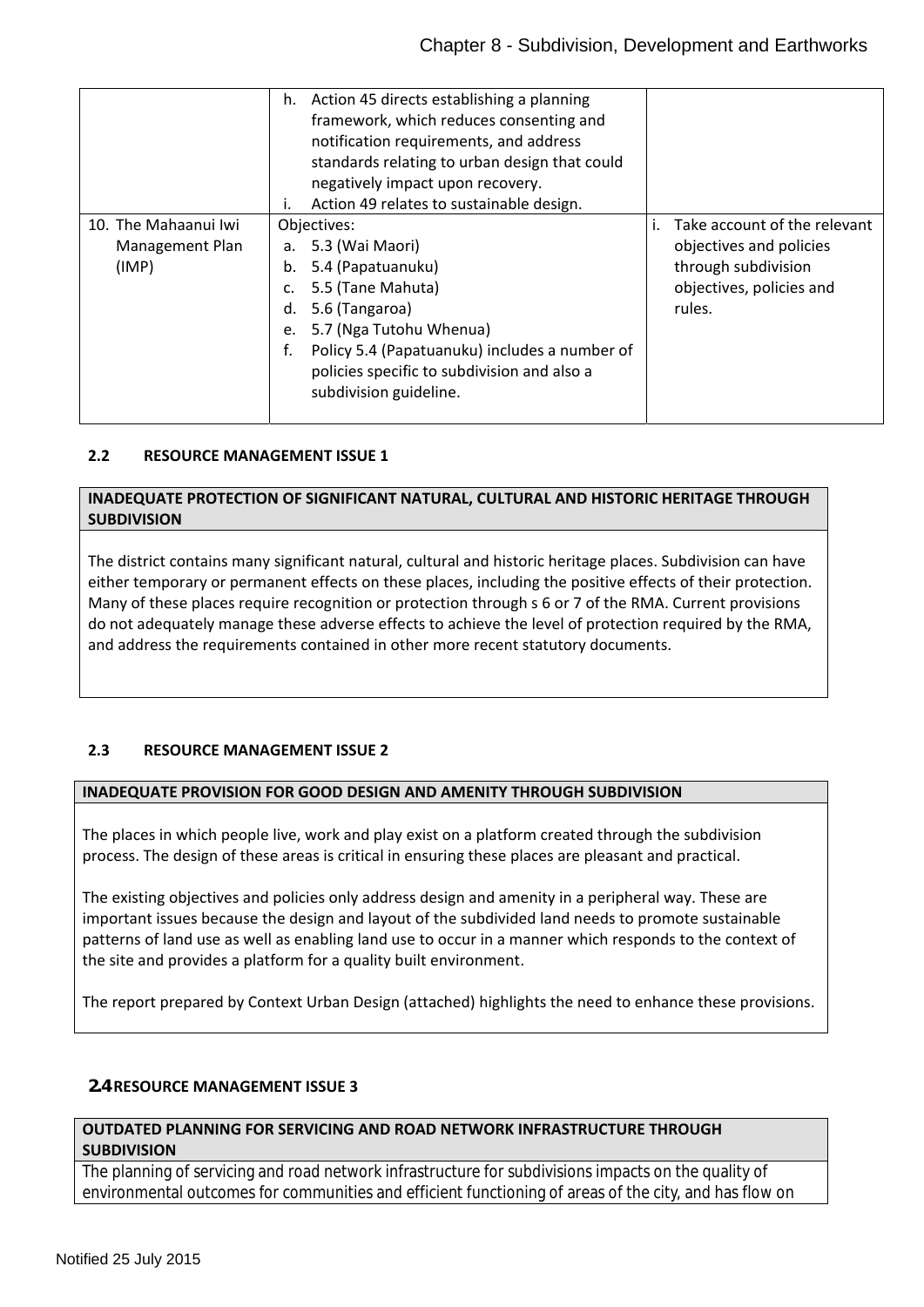environmental, social and economic effects for the wider district.

Some servicing and road network infrastructure-related subdivision provisions in the current plans no longer align with current Council management of infrastructure, particularly as a result of the amalgamation of the Christchurch City and Banks Peninsula territorial authorities. Specific examples of changes in Council management include the preparation of the Development Contributions Policy, stormwater management practices, and shifts in transport policy. The significant increase in subdivisions during the rebuild and issues of future resilience of infrastructure following the Canterbury earthquakes make improved controls and guidance important.

It is noted that the Council may, through conditions of consent, provide opportunity for infrastructure to be vested with the Council to depart from the specifications in the Infrastructure Design Standard.

#### **3. SCALE AND SIGNIFICANCE EVALUATION**

- a. The level of detail required for the evaluation of the proposed District Plan provisions has been determined by an assessment of the scale and significance of the implementation of these provisions. The scale and significance assessment considers the environmental, economic, social and cultural effects of the provisions and whether the provision:
	- i. is predetermined by a higher order document; and/or
	- ii. is important to resolve an issue or problem particularly to protect life and property; and/or
	- iii. there are a wide range of policy options or only variations of a theme; and/or
	- iv. the policy direction (provision) will radically change from business and usual; and/or
	- v. the policy will affect reasonable use of land; and/or
	- vi. adversely affects specific stakeholder interests including Maori; and/or
	- vii. gives rise to adverse effects and whether there is certainty of effects based on the availability of information to assess benefits and costs.

#### **3.1 OBJECTIVES**

a. The assessment of scale and significance in the s 32 report for the Strategic Directions chapter in relation to subdivision identifies a range of matters, with some being directly relevant to the Subdivision chapter. It is not intended to revisit this assessment in each chapter and the reader is referred to the assessment in the Strategic Directions chapter, however, it is important to note that the Strategic Directions chapter provides significant direction in terms of preparation of the proposed objectives in the Subdivision chapter.

#### **3.2 POLICIES AND RULES**

- a. The proposed policies and rules in the Subdivision, Development and Earthworks chapter have been drafted in three themes:
	- i. protection of significant natural, cultural and historic heritage;
	- ii. design and amenity; and
	- iii. servicing and road network infrastructure.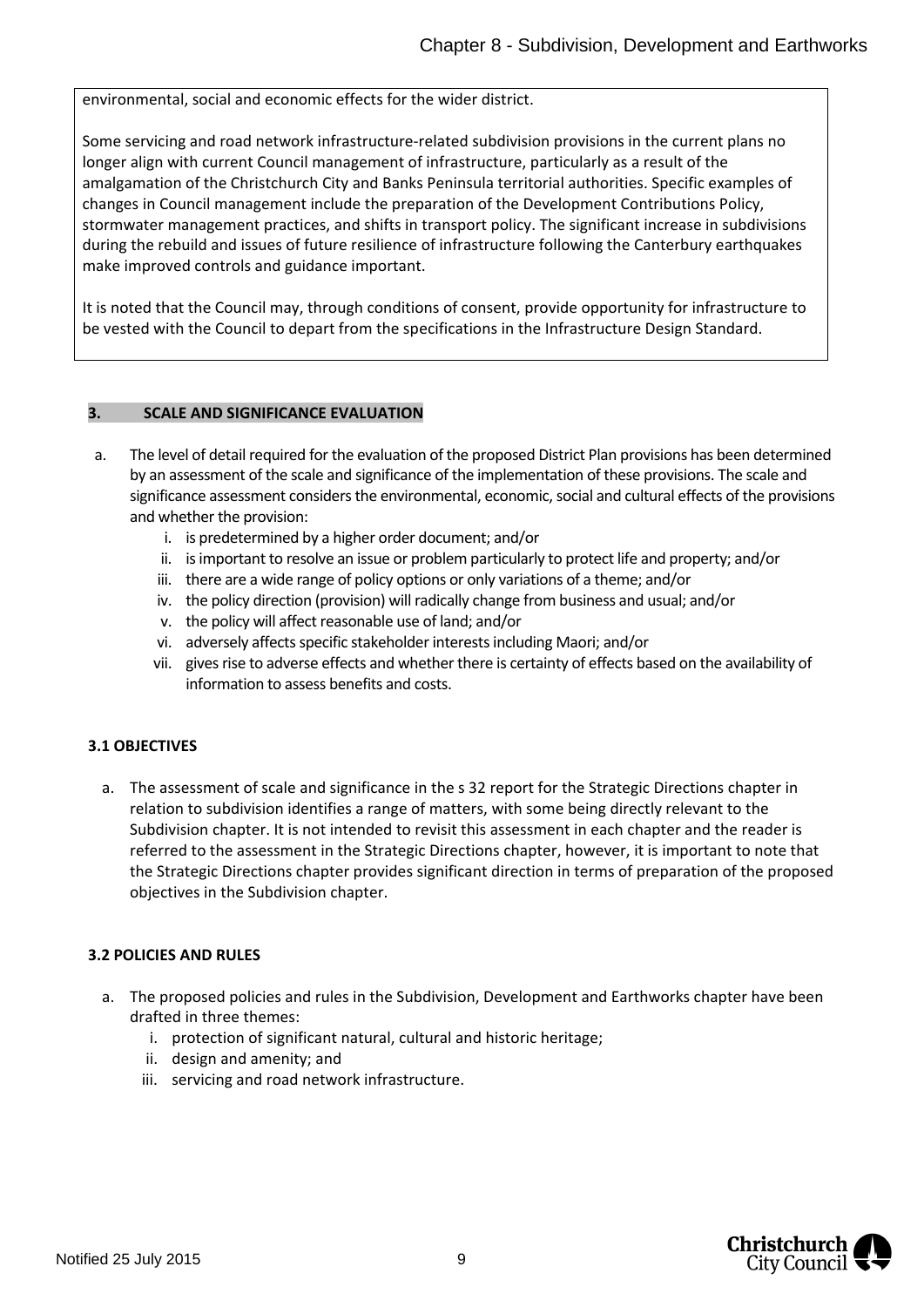- b. The scope and nature of content changes represent a minor update to consolidate and enhance existing provisions rather than a significant policy shift from the operative plans. In some cases provisions already appear in one of the operative plans and so provisions are being made consistent across the district. The requirement for a context and site plan or Neighbourhood Plan represents an additional method for achieving the policy rather than a policy shift. Many of the proposed policies are achieved through rules, which are outside the Subdivision chapters in the operative plans. The key method for implementing the new policy addressing resilience (8.1.3.9 Construction and design of infrastructure) is the Infrastructure Design Standard (IDS) (updated January 2013). This reflects the existing expectations of developers. Similarly, the proposed changes to stormwater and access rules align with best practice set by the IDS, so these changes are not regarded as significant policy shifts.
- c. There are three significant policy shifts in this chapter. Firstly, the DPR as a whole has explicitly excluded the controlled activity status. The existing operative district plans made significant use of the Controlled Activity status, however, this is proposed to be replaced with Restricted Discretionary Activity status. This allows the Council to decline consent if it feels it is necessary and also avoids instances where applications for controlled activities. The Council may consider hazards in particular as reason to do so, although S106 of the RMA provides some scope as it is.
- d. The Council, however, anticipates very few applications would be declined, in line with current practice. The Council would normally include conditions on consent rather than decline to issue consent.
- e. The second issue is the inclusion of the New Neighbourhood Zone. This matter is linked closely to provisions in the Residential chapter and assessments of the proposed changes are discussed along with those provisions, not here. Briefly, however, the changes seek to build on and potentially replace the existing Living G provisions (Phase 2), to ensure that greenfields subdivisions not only achieve the density required by the LURP and the CRPS, but create a pleasant living environment and community.
- f. Thirdly, the District Plan must give effect to the residential density targets set in Chapter 6 of the CRPS. The District Plan therefore proposes to include an objective that outlines the rationale for doing so, and then a policy specifically communicating these targets and directing that they be met. It is then proposed to include rules to enable and require the targets be met (with an exemption for rebuild work, where it is considered onerous and deleterious to recovery to require such, due to financial and insurance constraints).
- g. To support the rules, the DPR includes a number of definitions. For example, the words 'subdivision' and 'allotment' are defined. The definitions are largely based on those in existing operative district plans, and while there has been some merging, clarifying and updating; none of the amendments are considered to be significant.

#### <span id="page-10-0"></span>**4. EVALUATION OF OBJECTIVES**

a. Section 32(1)(a) of the RMA requires the Council to evaluate the extent to which the objectives are the most appropriate way to achieve the purpose (s 5) of the Act.

## **4.1 EVALUATION OF PROPOSED OBJECTIVES**

#### **GENERAL POLICY DIRECTION OPTIONS & RECOMMENDATIONS**

- a. Status Quo retain existing objectives, policies, rules and assessment matters.
- b. Amend existing objectives, policies, rules and assessment matters and strengthen controls on subdivision. The recommendation is to amend existing objectives, policies, rules and assessment matters in order to:
	- i. enhance protection of natural, cultural and historic heritage;
	- ii. enhance design and amenity of subdivisions;

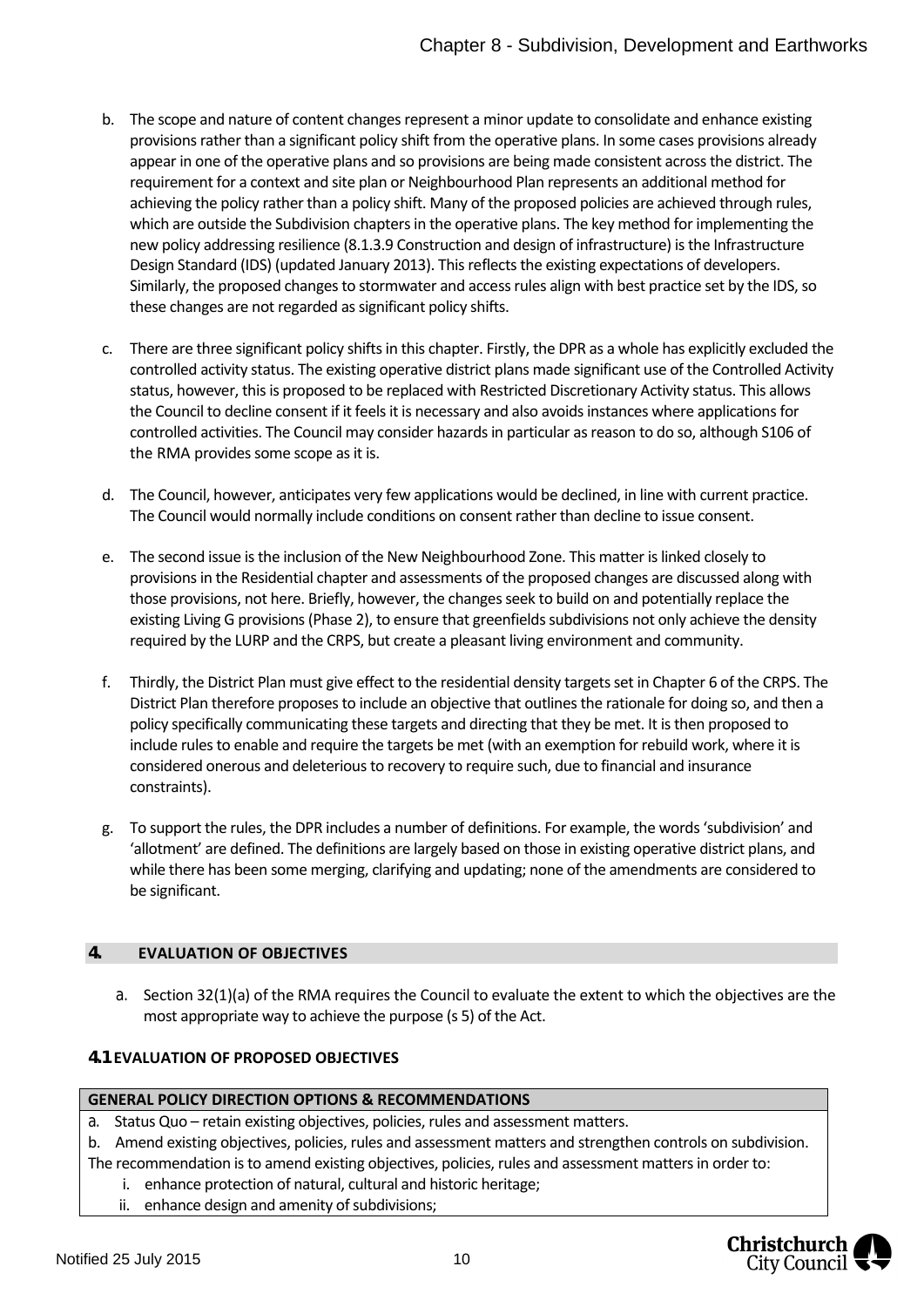- iii. enhance provision of servicing and road network infrastructure;
- iv. align Christchurch city and Banks Peninsula provisions; and
- v. give effect to or take account of strategic planning documents (see Section 2.1 of this document).

### **ADOPTED GENERAL POLICY DIRECTION**

The above recommendation has been confirmed, insofar as the priority section of this chapter extends, through the Technical Advisory Group, Collaborative Advisory Group, legal review, and Christchurch Joint Officials Group. It is not practical to retain existing provisions. They are often not consistent across the existing district plans and are out of date.

| OBJECTIVE MOST APPROPRIATE WAY TO ACHIEVE THE PURPOSE OF THE RMA                                                                                                                                                                                                                                                                                                                                                                                                                                                                                                                                                                                                                                                               |                                                                                                                                                                                                                                                                                                                                                                                                                                                                                                                                                                                                                                                                                                                                                                                                                                                                                                                                                                                                                                                  |  |  |  |
|--------------------------------------------------------------------------------------------------------------------------------------------------------------------------------------------------------------------------------------------------------------------------------------------------------------------------------------------------------------------------------------------------------------------------------------------------------------------------------------------------------------------------------------------------------------------------------------------------------------------------------------------------------------------------------------------------------------------------------|--------------------------------------------------------------------------------------------------------------------------------------------------------------------------------------------------------------------------------------------------------------------------------------------------------------------------------------------------------------------------------------------------------------------------------------------------------------------------------------------------------------------------------------------------------------------------------------------------------------------------------------------------------------------------------------------------------------------------------------------------------------------------------------------------------------------------------------------------------------------------------------------------------------------------------------------------------------------------------------------------------------------------------------------------|--|--|--|
| Objective                                                                                                                                                                                                                                                                                                                                                                                                                                                                                                                                                                                                                                                                                                                      | Summary of Evaluation                                                                                                                                                                                                                                                                                                                                                                                                                                                                                                                                                                                                                                                                                                                                                                                                                                                                                                                                                                                                                            |  |  |  |
| 8.1.1 Objective - Natural and Built<br><b>Environments</b><br>Significant natural features, landscapes,<br>indigenous biodiversity and ecosystems, springs,<br>notable and heritage trees, and historic heritage<br>are protected or enhanced through the<br>subdivision process.<br>Subdivision design and layout integrates natural<br>features, landscapes, tangata whenua values and<br>cultural landscapes, water quality and mahinga<br>kai, indigenous biodiversity and ecosystems, and<br>the value of existing trees and buildings.                                                                                                                                                                                   | a. The objective is considered the most appropriate way to<br>achieve the purpose of the RMA because it:<br>is more comprehensive and effective than the status<br>i.<br>quo in addressing Resource Management Issue 1-<br>Inadequate protection of significant natural, cultural<br>and historic heritage through subdivision. Achieves<br>greater recognition of the importance of protection of<br>significant built and natural features;<br>is better than status quo in giving effect to the<br>ii.<br>relevant sections of the RMA - in particular: Principles<br>in s 6(a-f), s 7(a), (aa), (b), (d), s 11 and s 31;<br>gives effect to the relevant provisions of the strategic<br>iii.<br>planning documents listed in Section 2.1 of this report;<br>and<br>aligns with the provisions of the Strategic Directions<br>iv.<br>chapter of the proposed District Plan, in particular the<br>objectives and supporting policies identified previously<br>in this document.                                                                |  |  |  |
| 8.1.2 Objective - Development form and<br>function<br>An integrated pattern of development and urban<br>form through subdivision and comprehensive<br>development that:<br>provides allotments for the anticipated or<br>1.<br>existing land uses for the zone;<br>consolidates development for urban<br>2.<br>activities;<br>improves people's connectivity and<br>3.<br>accessibility to employment, transport,<br>services and community facilities;<br>promotes the efficient provision and use of<br>4.<br>infrastructure;<br>5.<br>improves energy efficiency and provides for<br>renewable energy and use; and<br>enables the recovery of the district in<br>6.<br>identified greenfields and intensification<br>areas. | a. The objective is considered the most appropriate way to<br>achieve the purpose of the RMA because it:<br>is more comprehensive and effective than the status<br>i.<br>quo in addressing Resource Management Issue 2 -<br>Inadequate protection of character and amenity<br>through subdivision. Achieves greater recognition of<br>the importance of good subdivision design in<br>achieving quality built environment outcomes;<br>is better than the status quo in giving effect to the<br>ii.<br>relevant sections of the RMA - in particular: Principles<br>in s 6(e), s 7(b), (c), (f), s 11 and s 31;<br>gives effect to the relevant provisions of the strategic<br>iii.<br>planning documents listed in Section 2.1 of this<br>report, including in relation to the residential density<br>targets set in the CRPS; and<br>aligns with the provisions of the Strategic Directions<br>iv.<br>chapter of the proposed District Plan, in particular the<br>objectives and supporting policies identified<br>previously in this document. |  |  |  |
| 8.1.3 Objective - Infrastructure and transport<br>A legible, well connected, highly walkable,<br>1.<br>and comprehensive movement network for                                                                                                                                                                                                                                                                                                                                                                                                                                                                                                                                                                                  | a. The objective is considered the most appropriate way to<br>achieve the purpose of the RMA because it:<br>is more comprehensive and effective than the status<br>Ι.                                                                                                                                                                                                                                                                                                                                                                                                                                                                                                                                                                                                                                                                                                                                                                                                                                                                            |  |  |  |

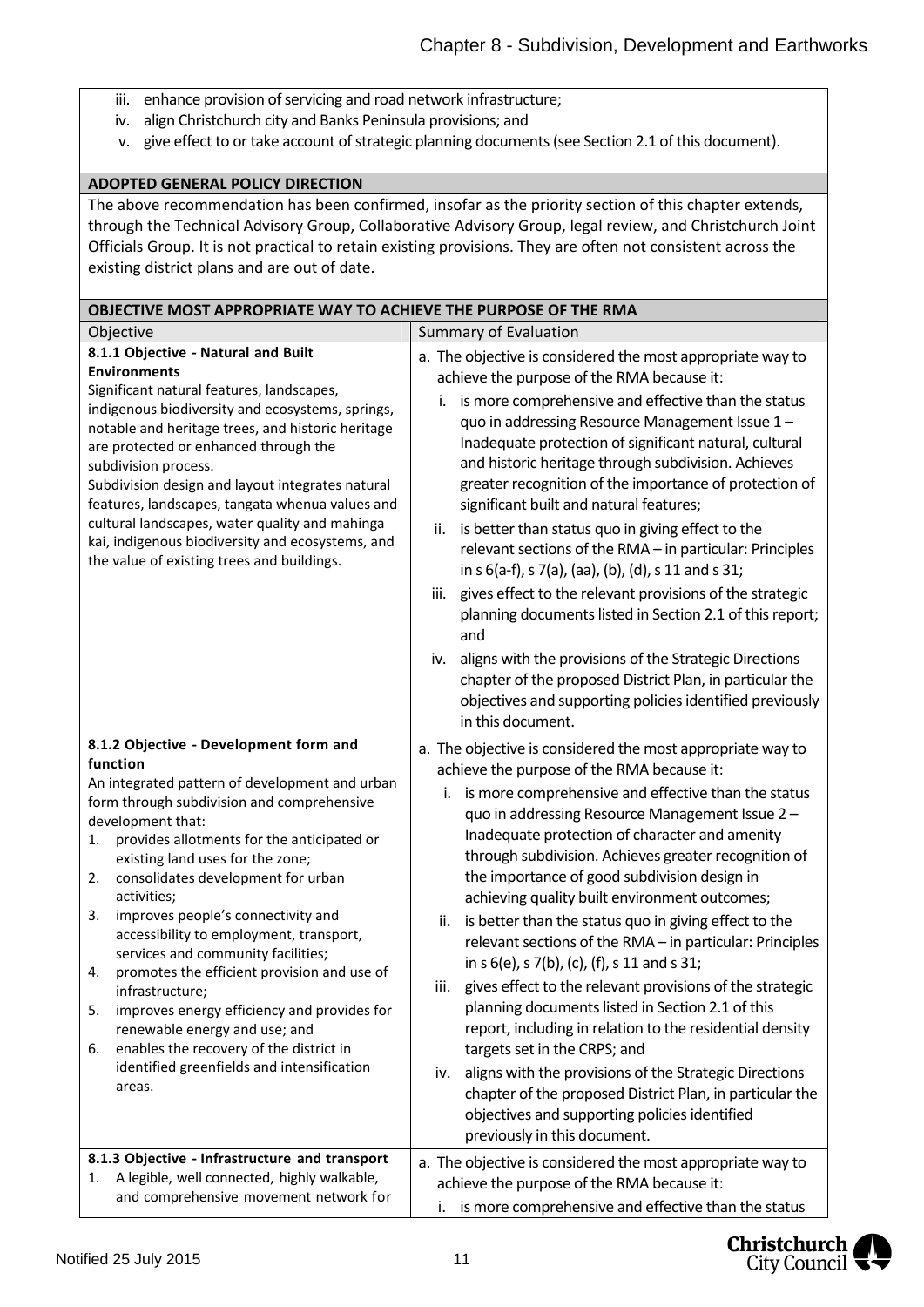| 2. | all transport modes.<br>Land is serviced in a comprehensive and<br>integrated manner, with land set aside for<br>services in a manner which enables it to also<br>be used for other activities, such as<br>pedestrian or cycle ways. | ii. is better than the status quo in giving effect to the<br>relevant sections of the RMA - in particular: Principles<br>in s 6(e), s 7(b), (c), (f), s 11 and s 31;<br>iii. gives effect to the relevant provisions of the strategic<br>planning documents listed in Section 2.1 of this report;<br>and |
|----|--------------------------------------------------------------------------------------------------------------------------------------------------------------------------------------------------------------------------------------|----------------------------------------------------------------------------------------------------------------------------------------------------------------------------------------------------------------------------------------------------------------------------------------------------------|
|    |                                                                                                                                                                                                                                      | iv. aligns with the provisions of the Strategic Directions<br>chapter of the proposed District Plan, in particular the<br>objectives and supporting policies identified previously<br>in this document.                                                                                                  |

#### <span id="page-12-0"></span>**5. EVALUATION OF PROPOSED POLICIES, RULES AND METHODS**

- a. Section 32 (1)(b) requires an evaluation of whether the provisions are the most appropriate way to achieve the objectives by identifying other reasonable practicable options, assessing the efficiency and effectiveness of the provisions in achieving the objectives, and summarising the reasons for deciding on the provisions.
- b. The assessment must identify and assess the benefits and costs of environmental, economic, social and cultural effects that are anticipated from the implementation of the provisions, including opportunities for economic growth and employment. The assessment must if practicable quantify the benefits and costs and assess the risk of acting or not acting if there is uncertain or insufficient information available about the subject matter.

#### **5.1 POLICY AND RULES RELATING TO PROTECTION OF NATURAL, CULTURAL AND HISTORIC HERITAGE THROUGH SUBDIVISION**

#### **PROVISIONS (POLICY, RULE, METHOD) MOST APPROPRIATE WAY TO ACHIEVE THE OBJECTIVES**

#### **Relevant objective:**

8.1.1 Objective : Natural and built environments

| Provision(s) most appropriate<br><b>Option 2</b><br>8.1.1.1 Policy - Natural features and landscapes<br>Subdivision and associated works shall achieve the<br>long-term protection and enhancement of:<br>the natural character of the coast, the coastal<br>1.<br>marine area, wetlands, lakes and rivers and<br>their margins, and mahinga kai:<br>outstanding natural features and landscapes<br>2. | <b>Effectiveness and efficiency</b><br><b>Effectiveness</b><br>$1_{-}$<br>Option 2 is considered more effective in achieving the<br>objective as it will:<br>a. enhance protection of natural, cultural and historic<br>heritage;<br>potentially increase opportunities for economic<br>b.<br>growth through greater retention of features and<br>associated employment opportunities in tourism<br>and hospitality; |
|--------------------------------------------------------------------------------------------------------------------------------------------------------------------------------------------------------------------------------------------------------------------------------------------------------------------------------------------------------------------------------------------------------|----------------------------------------------------------------------------------------------------------------------------------------------------------------------------------------------------------------------------------------------------------------------------------------------------------------------------------------------------------------------------------------------------------------------|
| and main ridgelines:<br>3.<br>cultural landscapes, significant indigenous<br>vegetation, indigenous fauna and their habitat.                                                                                                                                                                                                                                                                           | result in greater environmental benefits than<br>C.<br>Option 1 and outweigh some increase in<br>compliance and opportunity costs from the status                                                                                                                                                                                                                                                                    |
| 8.1.1.2 Policy - Protection through subdivision                                                                                                                                                                                                                                                                                                                                                        | quo;                                                                                                                                                                                                                                                                                                                                                                                                                 |
| Encourage the permanent protection of<br>1.<br>significant features, landscapes, cultural<br>landscapes, and indigenous biodiversity and<br>ecosystems through subdivision processes and                                                                                                                                                                                                               | d. result in consistency across the district and across<br>the District Plan following numerous plan<br>changes; and<br>ensure the residential density targets set in the CRPS<br>e.                                                                                                                                                                                                                                 |

Christchurch City Council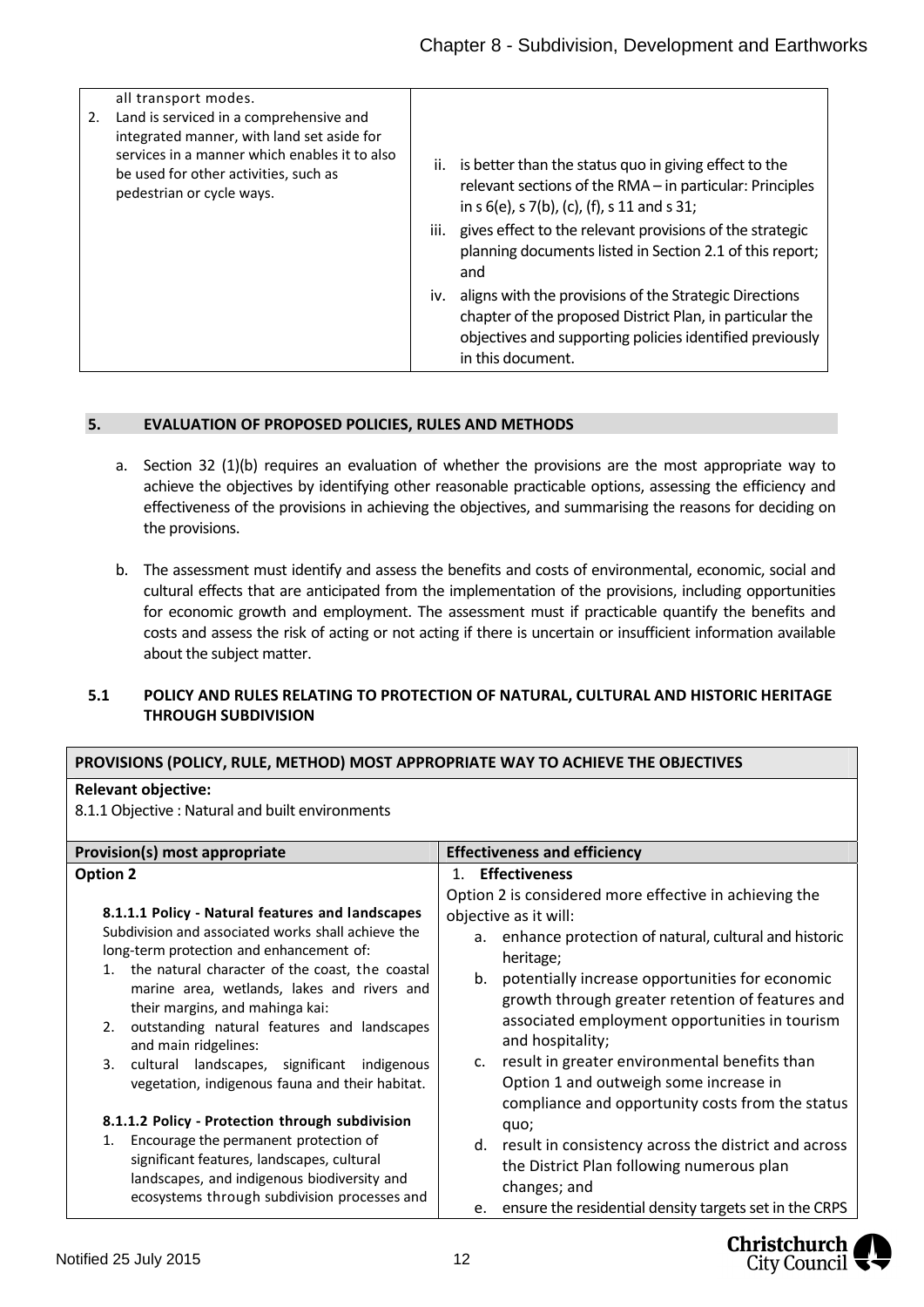#### mechanisms:

- 2. In limited circumstances, to apply the concept of environmental compensation where discernible community benefit would arise from:
	- a. significant natural features and landscapes, historic heritage, open space or reserves, biodiversity and habitat being made available for public use and access; or
	- b. hazard mitigation measures.

#### **8.1.1.3 Policy ‐ Historic heritage and protected trees**

- 1. Subdivision process and design shall ensure the retention of notable and heritage trees to the fullest practicable extent and ensure the protection of historic heritage, including that sites created in heritage precincts or the Residential Conservation zones should reflect the local historic pattern of development.
- 2. Encourage a subdivision design that facilitates community appreciation of notable and heritage trees and historic heritage.

#### **8.1.1.4 Policy ‐ Access to waterways / Mana Whakahaere**

Provide for appropriate public access to and along the margins of rivers, lakes, waterways and the coastline including through esplanade reserves and strips, except where necessary to ensure public safety and the security of adjoining activities.

Rules and associated assessment matters relating to protection of natural, cultural and historic heritage, including:

- a. 8.3.3 Esplanade reserves, strips, access strips and additional land;
- b. 8.3.7 Preservation of vegetation, landscape and land set aside for conservation purposes;
- c. 8.5.1 Assessment Matters Esplanades;
- d. 8.5.4 Assessment Matters Preservation of Vegetation, Landscape and Land Set Aside for Conservation Purposes; and
- e. 8.5.5 Assessment Matters All Residential Zones.

### 2. **Efficiency**

- a. Benefits
	- i. Enhanced protection of natural, cultural and historic heritage.
	- ii. Economic benefit to the district from the greater retention of natural, cultural and historic heritage, including employment opportunities in tourism and hospitality and increased investment in a more attractive district.
	- iii. Protection of natural, cultural and historic heritage planned up front at time of subdivision rather than relying on protection via site-by-site land use consents once overall subdivision layout is in place.
	- iv. Enhanced and more sustainable living and working environments created via subdivision through greater protection of natural, cultural and historic heritage.
- b. Costs
	- i. Cost of compliance for landowners, including resource consent costs and processing times, noting:
		- no significant change expected when compared with status quo; and
		- all subdivision under the RMA either to be consented or issued a certificate of compliance before a s 223 certificate can be issued.
	- ii. Additional restriction of development potential related to activity status change from Controlled to Restricted Discretionary, which means consents may be declined. It is noted that the Council does not anticipate declining subdivision consents in any significant number;

Benefits to the environment significantly outweigh costs, which are principally economic. Environmental benefits are greater than for Option 1 and will offset any increase in compliance and opportunity costs.

| Options less or not as appropriate to achieve the objectives and policies: |                                                                                                                                                                                                                                                                                    |  |  |  |
|----------------------------------------------------------------------------|------------------------------------------------------------------------------------------------------------------------------------------------------------------------------------------------------------------------------------------------------------------------------------|--|--|--|
| Option 1 (Status quo - current policies and<br><b>Appropriateness</b>      |                                                                                                                                                                                                                                                                                    |  |  |  |
| rules)                                                                     | Retaining the existing policies and rules would ensure<br>some continued protection of natural, cultural and<br>historic heritage through subdivision, but not to the<br>same extent as the Proposed Option 2. Relevant<br>provisions of Strategic Planning documents would not be |  |  |  |

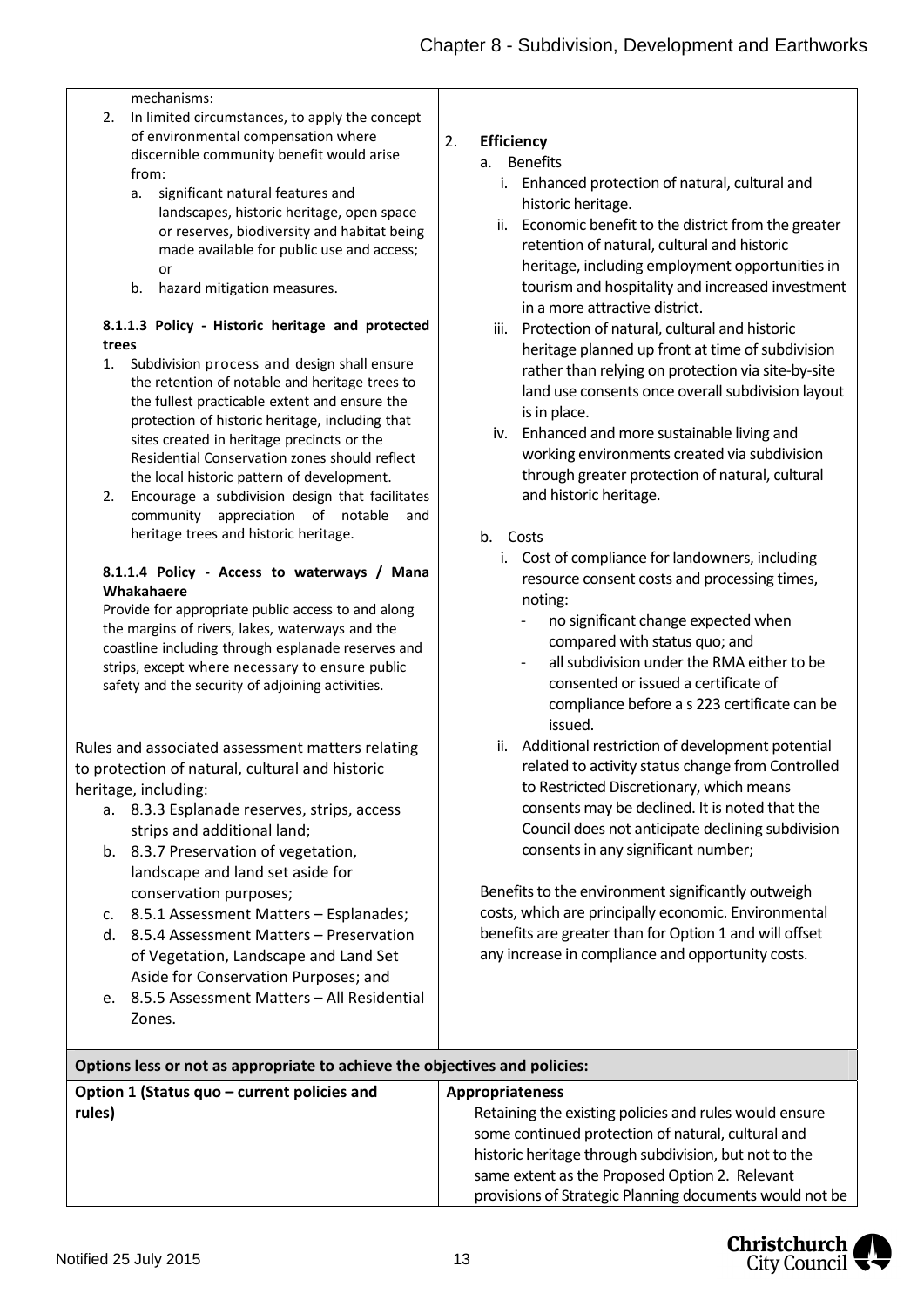|  | given effect to. |
|--|------------------|
|--|------------------|

#### **Risk of Acting or Not Acting**

The information available is considered sufficient to inform the review. It is important to enable recovery through the subdivision of land, and the updates and the amendments proposed are considered necessary to create allotments appropriate to their end use, and to create communities that are pleasant, liveable, and in line with best practice.

### **5.2 POLICY AND RULES RELATING TO DESIGN AND AMENITY THROUGH SUBDIVISION**

| PROVISIONS (POLICY, RULE, METHOD) MOST APPROPRIATE WAY TO ACHIEVE THE OBJECTIVES                                                                                                                                                                                                                                                                                                                                                                                                                                                                                       |                                                                                                                                                                                                                                                                                                                                                                                                                                                                                                                                                                                                                                                                                                         |  |  |  |
|------------------------------------------------------------------------------------------------------------------------------------------------------------------------------------------------------------------------------------------------------------------------------------------------------------------------------------------------------------------------------------------------------------------------------------------------------------------------------------------------------------------------------------------------------------------------|---------------------------------------------------------------------------------------------------------------------------------------------------------------------------------------------------------------------------------------------------------------------------------------------------------------------------------------------------------------------------------------------------------------------------------------------------------------------------------------------------------------------------------------------------------------------------------------------------------------------------------------------------------------------------------------------------------|--|--|--|
| <b>Relevant objective:</b><br>8.1.2 Objective - Design and amenity/<br>Tohungatanga                                                                                                                                                                                                                                                                                                                                                                                                                                                                                    |                                                                                                                                                                                                                                                                                                                                                                                                                                                                                                                                                                                                                                                                                                         |  |  |  |
| <b>Provision(s) most appropriate</b>                                                                                                                                                                                                                                                                                                                                                                                                                                                                                                                                   | <b>Effectiveness and efficiency</b>                                                                                                                                                                                                                                                                                                                                                                                                                                                                                                                                                                                                                                                                     |  |  |  |
| <b>Option 2</b><br>8.1.2.1 Policy Design and amenity /<br>Tohungatanga<br>Subdivision;<br>1. ensures that the distinctive characteristics of<br>the place's context and setting are<br>incorporated,<br>ensures the health and wellbeing of residents<br>2.<br>and communities is promoted,<br>provides an opportunity to recognise Ngai<br>3.<br>Tahu culture, history and identity associated<br>with specific places, and affirm connections<br>between manawhenua and place.                                                                                       | 1. Effectiveness<br>Option 2 is considered more effective than Option 1 in<br>achieving the objective as it will:<br>strengthen current policies to guide design and<br>а.<br>amenity of subdivisions across the district;<br>b. enhance design, amenity and sustainability of<br>future living and working environments created<br>through subdivisions across the district;<br>increase opportunities for economic growth and<br>c.<br>employment as enhanced subdivision design and<br>amenity will contribute to making the district a<br>higher quality environment in which to live, work<br>and invest;                                                                                          |  |  |  |
| 8.1.2.2 Policy - Allotments<br>Allotment layout, sizes and dimension are<br>1.<br>appropriate for the anticipated or existing<br>land uses, and have regard to effects on<br>character, amenity, cultural values and the<br>environment.<br>Provide for a variety of allotment sizes to cater<br>2.<br>for different housing types and affordability,<br>particularly in greenfield areas or brownfields<br>residential areas.<br>8.1.2.3 Policy - Identity<br>Create or extend neighbourhoods that respond to<br>their context and have a distinct identity and sense | result in greater environmental benefits in terms<br>d.<br>of sustainability and active recreation in<br>greenfields residential zones in particular;<br>meet the density targets set in the CRPS, without<br>e.<br>imposing on those whose houses and homes will<br>be rebuilt as a result of earthquakes; and<br>f.<br>strongly encourage meeting of 30hh/ha in the<br>Residential Medium Density Zone, noting that<br>analysis of building consent data since 22<br>February 2011 suggests development is achieving<br>closer to 45hh/ha in this zone (i.e. 366 building<br>consents have been issued for 1124 residential<br>units and the bulk of lots in this zone are<br>between 400 and 650m2). |  |  |  |
| of place, by ensuring that subdivision:<br>1. incorporates and responds to existing site<br>features such as trees, natural drainage<br>systems, buildings and cultural elements and<br>takes advantage of views and outlooks.<br>incorporates public spaces that provide<br>2.                                                                                                                                                                                                                                                                                        | 2.<br>Efficiency<br><b>Benefits</b><br>a.<br>i. Stronger policies to guide design and amenity<br>of subdivisions across the district.                                                                                                                                                                                                                                                                                                                                                                                                                                                                                                                                                                   |  |  |  |

2. incorporates public spaces that provide

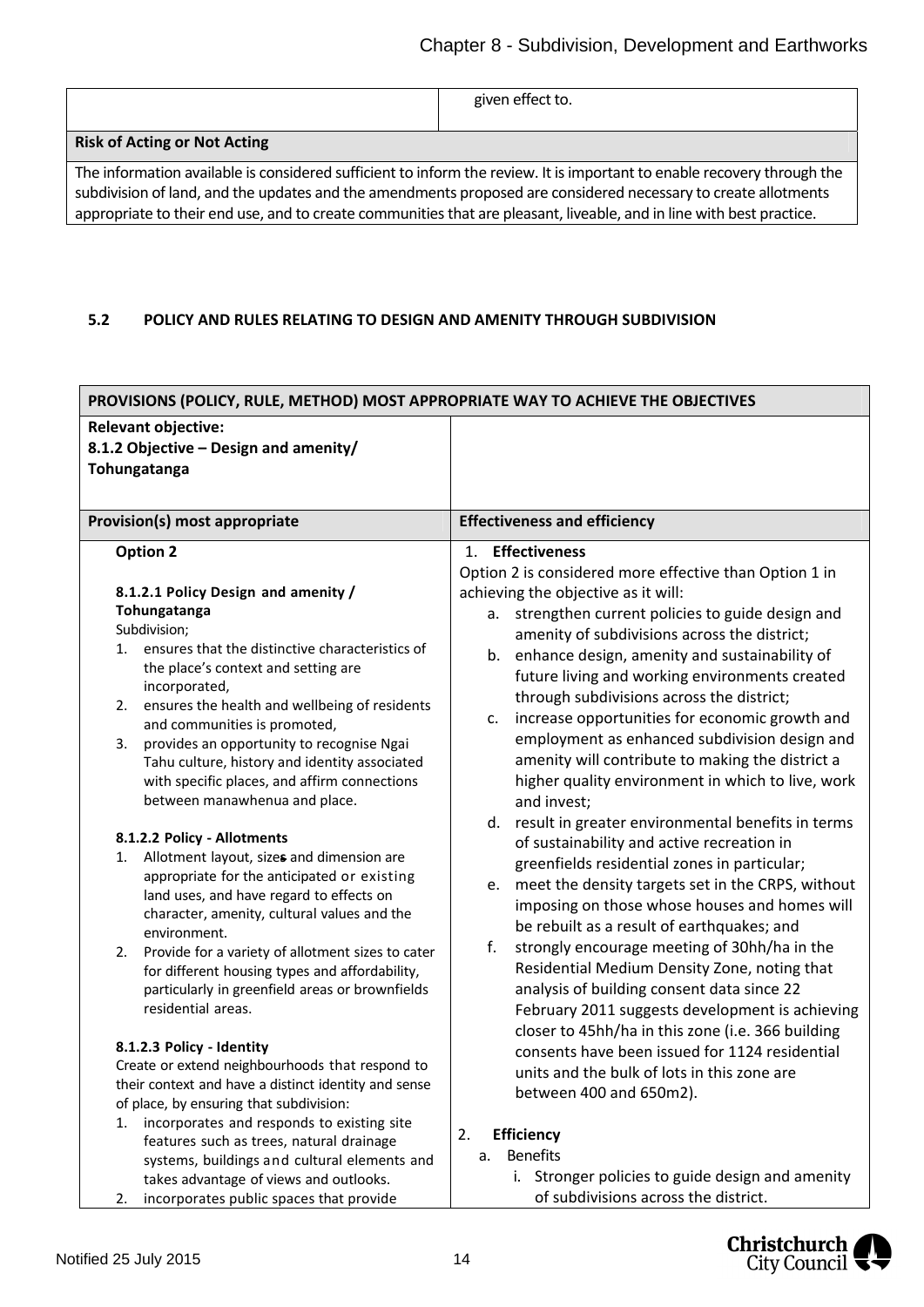opportunities for formal and informal social interaction.

- 3. has a pattern of development that responds to the existing urban context.
- 4. is designed with a focus on the use of open space, commercial centres, community facilities and the use of views, density, roads, land form and stormwater facilities as key structuring elements.
- 5. incorporates and responds to Rangatiratanga the expression of te reo kawa, tikanga, history, identity and the cultural symbols of Ngai Tahu; and
- 6. adopts a specific urban design and landscape strategy.

## **8.1.2.4 Policy ‐ Sustainable design and resilience**

Enable resource efficiency, use of renewable energy, and community safety and development, by:

- 1. ensuring that blocks and allotments are orientated and of dimensions that maximise solar gain.
- 2. providing a development pattern that supports walking ,cycling and public transport
- 3. accords with crime and injury prevention through environmental design principles.
- 4. using native, local or recycled/renewable resources that provide a connection to and enhance the local landscape and the identity of Ngai Tahu and the citizens of the district.
- 5. the avoidance of subdivision of land unless risks associated with natural hazards are avoided, remedied or mitigated if necessary.

#### **8.1.2.5 Policy ‐ Integration and connectivity**

- 1. Ensure well integrated places, infrastructure, movement networks and activities.
- 2. Provide efficient and safe high quality, barrier free, multimodal connections within a development, to surrounding areas, and to local facilities and services, with emphasis at a local level placed on walking, cycling and public transport.
- 3. Ensure the sensitive treatment of interfaces between new and existing areas.

#### **8.1.2.6 Policy ‐ Public Open space**

Provide a public open space network which:

- 1. is accessible and safe and provides for various forms of recreation including opportunity to encourage active recreation pursuits for the health and wellbeing of the community:
- 2. is within 400m of new residential urban allotments in greenfields and brownfields areas:
- 3. recognises the landscape and natural features in the wider area and links or connects to other green or open space, community facilities, commercial centres, areas of higher density
- ii. Enhanced design, amenity and sustainability of future living and working environments created through subdivision.
- iii. Economic benefit to the district as enhanced subdivision design and amenity will contribute to making the district a higher quality environment in which to live, work and invest

#### b. Costs

- i. Cost of compliance for landowners, including resource consent costs and processing times (potential increase compared with the status quo).
- ii. No significant change expected when compared with status quo.
- iii. Subdivision under the RMA requires either to be consented or issued a certificate of compliance before a s 223 certificate can be issued.
- iv. Additional restriction of development potential related to activity status change from Controlled to Restricted Discretionary, which means consents may be declined. It is noted that the Council does not anticipate declining subdivision consents in any significant number.

Benefits to the environment significantly outweigh costs which are principally economic. Environmental benefits are greater than for Options 1 and will offset any increase in compliance and opportunity costs.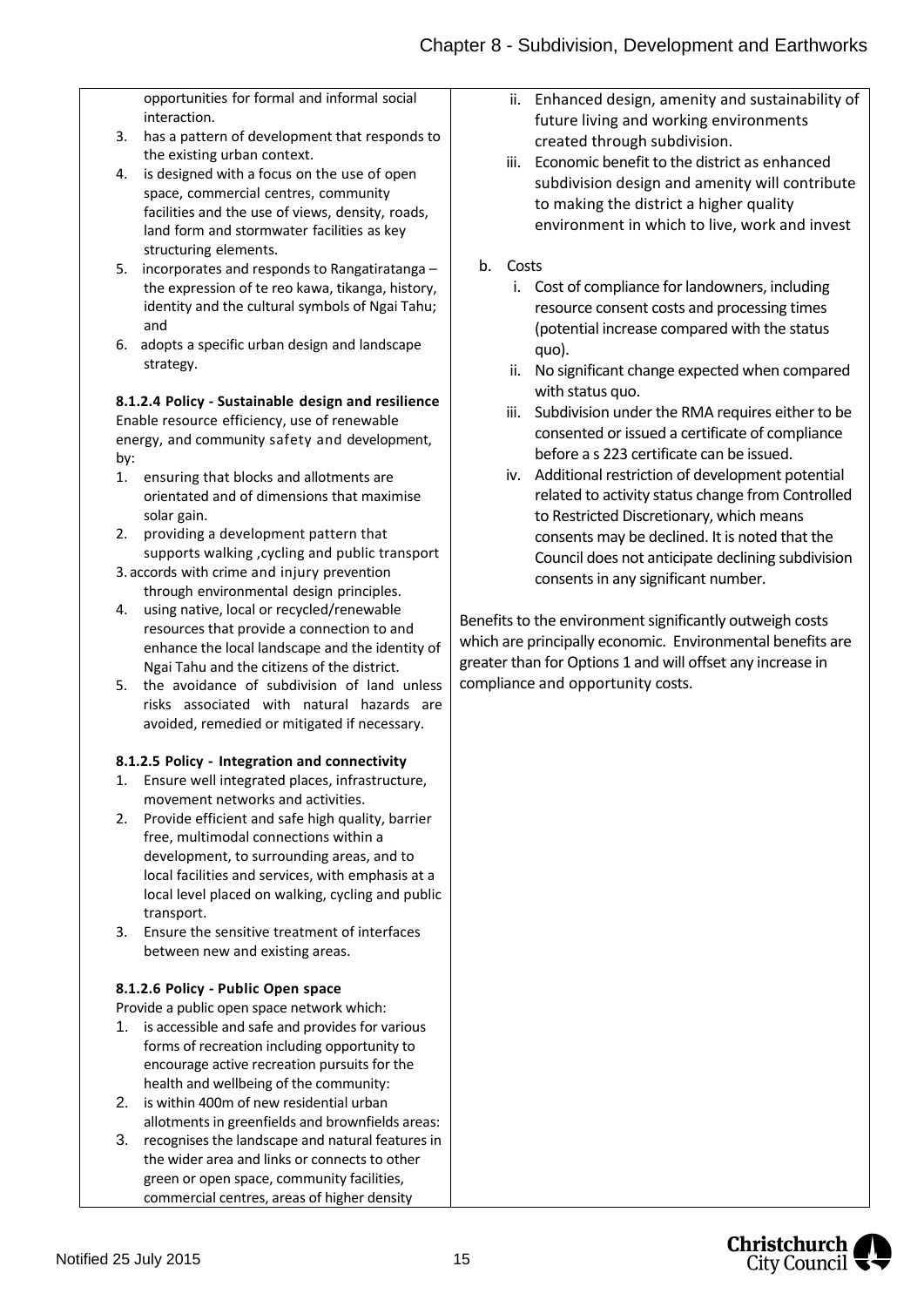residential development, landforms and roads.

- 4. protects or enhances natural features and landscapes, ecological function and biodiversity, and their values;
- 5. reinforces and upholds the Garden City landscape character of urban Christchurch City and the heritage landscapes and plantings of Banks Peninsula townships and settlements:
- 6. provides access to heritage places, natural and cultural landscapes including the coastline, lakes and waterways and wetlands;
- 7. strengthen the connection that Ngai Tahu and the community have with the land, including by recognising, protecting or enhancing historic heritage, cultural landscapes and mahinga kai.

#### **Policy 8.1.2.7 Urban Density**

- 1. Subdivision in greenfields or brownfields areas must enable development which achieves a net density of 15 households per hectare generally; and
- 2. Subdivision in the Residential Medium Density zone must enable development which achieves a net density of 30 households per hectare.

#### **8.1.2.8 Additional subdivision design for residential greenfields areas**

Ensure subdivision of greenfields land for residential purposes, including where subdivision is being staged, achieves a high quality comprehensively planned neighbourhood that is connected to the wider environment by ensuring that the design and layout**:**

- Layer Diagrams;1. gives effect to the overall pattern of development shown in the relevant Area Plans, Outline Development Plans, Master Plans and
- 2. ensures the integration of the Green, Blue and Movement Networks within the zone and to adjoining areas;
- 3. avoids subdivision until risks from site contamination are removed or appropriately mitigated;
- 4. avoids development that impacts on sites of significance to Ngai Tahu, including wahi tapu, wahi taonga and silent files;
- 6. ensures that the effects of earthworks are managed to avoid adverse effects on adjoining properties.

#### **8.1.2.9 Policy ; Recovery activities**

Ensure that subdivision processes enable recovery initiatives including by facilitating subdivision of:

- 1. greenfield and intensification areas;
- 2. the issue of fee simple title where the
- following permitted or approved initiatives occur: a. conversion of a residential unit into

two residential units;

b. conversion of a family flat into a

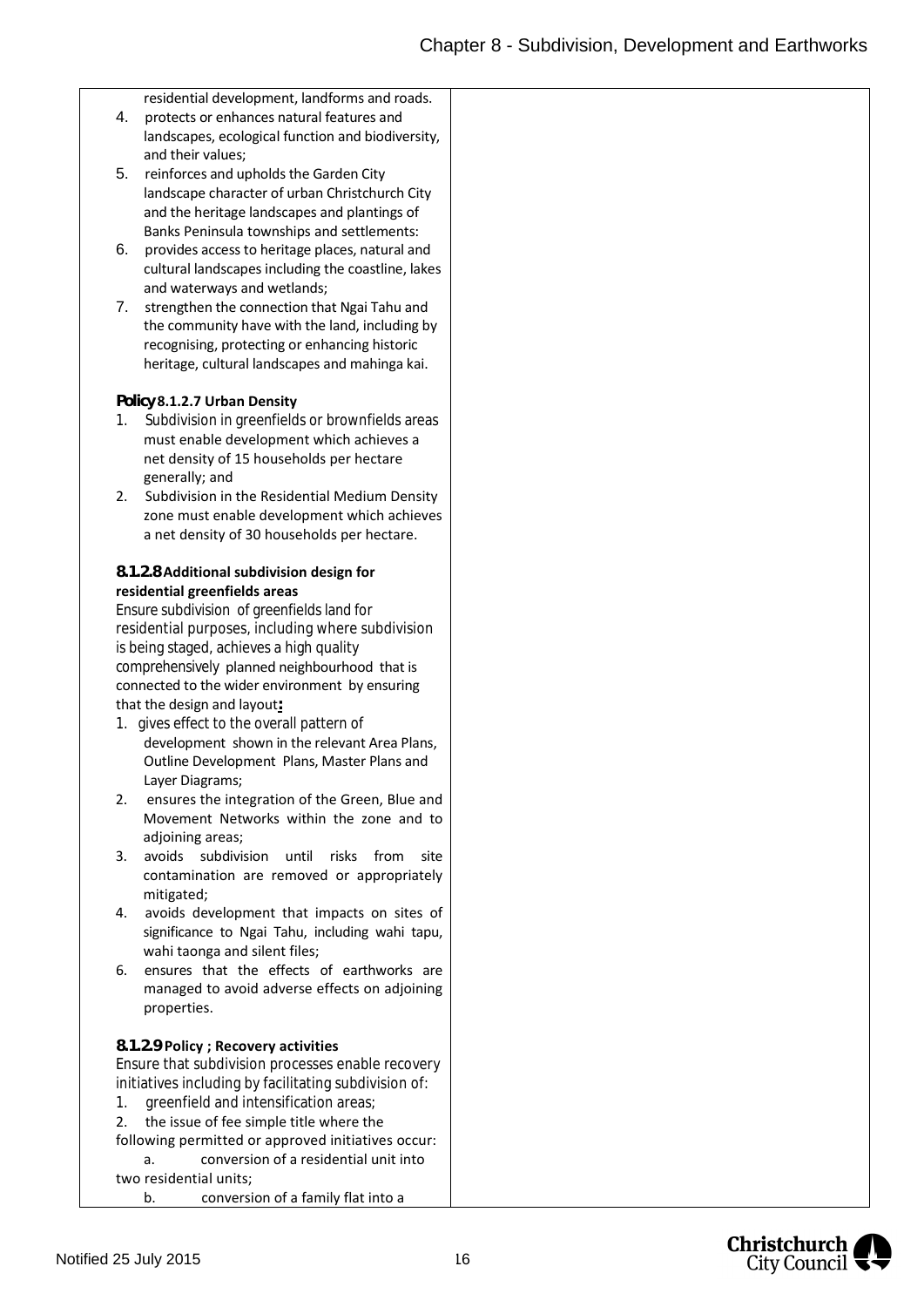| residential unit; or                                                                                          |                                                                                                                        |
|---------------------------------------------------------------------------------------------------------------|------------------------------------------------------------------------------------------------------------------------|
| replacement of a residential unit<br>c.                                                                       |                                                                                                                        |
| with two residential units.                                                                                   |                                                                                                                        |
|                                                                                                               |                                                                                                                        |
|                                                                                                               |                                                                                                                        |
| Rules and associated assessment matters relating                                                              |                                                                                                                        |
| to design and amenity, including:                                                                             |                                                                                                                        |
| a. 8.3.1 Allotment size and dimension;                                                                        |                                                                                                                        |
| b. 8.3.2 Property access;                                                                                     |                                                                                                                        |
| 8.3.5 Provision of land for open space and<br>c.                                                              |                                                                                                                        |
| recreation;                                                                                                   |                                                                                                                        |
| d. 8.4.1 Subdivision in Industrial Zones;                                                                     |                                                                                                                        |
| 8.4.2-8.4.11 Subdivision in Residential<br>$e_{-}$                                                            |                                                                                                                        |
| Greenfields Subzones and New                                                                                  |                                                                                                                        |
| Neighbourhood Zones; and                                                                                      |                                                                                                                        |
| 8.3.5 Assessment Matters - All Residential<br>$f_{\cdot}$                                                     |                                                                                                                        |
|                                                                                                               |                                                                                                                        |
| Zones.                                                                                                        |                                                                                                                        |
|                                                                                                               |                                                                                                                        |
| Options less or not as appropriate to achieve the objectives and policies:                                    |                                                                                                                        |
| Option 1 (Status quo - current policies and                                                                   | Appropriateness                                                                                                        |
| rules)                                                                                                        | Retaining the existing policies and rules would result in                                                              |
|                                                                                                               | poorer subdivision design and amenity outcomes than                                                                    |
|                                                                                                               | those which are facilitated by proposed Option 2.                                                                      |
|                                                                                                               | Current provisions are somewhat complex and                                                                            |
|                                                                                                               | duplication exists. Relevant provisions of strategic                                                                   |
|                                                                                                               | planning documents would not be given effect to.                                                                       |
|                                                                                                               |                                                                                                                        |
| <b>Risk of Acting or Not Acting</b>                                                                           |                                                                                                                        |
|                                                                                                               |                                                                                                                        |
|                                                                                                               | The information available is considered sufficient to inform this aspect of the review. The risk of not acting is that |
| areas of the District and the District as a whole may not achieve the quality outcomes necessary to create an |                                                                                                                        |
| attractive place in which to live, work and invest.                                                           |                                                                                                                        |

## **5.3 POLICY AND RULES RELATING TO PROVISION OF SERVICING AND ROAD NETWORK AND INFRASTRUCTURE THROUGH SUBDIVISION**

| PROVISIONS (POLICY, RULE, METHOD) MOST APPROPRIATE WAY TO ACHIEVE THE OBJECTIVES                                                                                                                                                                                                                                                                                                                                                                                             |                                                                                                                                                                                                                                                                                                                                                                                                                                                                                                                              |  |  |  |
|------------------------------------------------------------------------------------------------------------------------------------------------------------------------------------------------------------------------------------------------------------------------------------------------------------------------------------------------------------------------------------------------------------------------------------------------------------------------------|------------------------------------------------------------------------------------------------------------------------------------------------------------------------------------------------------------------------------------------------------------------------------------------------------------------------------------------------------------------------------------------------------------------------------------------------------------------------------------------------------------------------------|--|--|--|
| <b>Relevant objective:</b>                                                                                                                                                                                                                                                                                                                                                                                                                                                   |                                                                                                                                                                                                                                                                                                                                                                                                                                                                                                                              |  |  |  |
| 8.1.3 Objective - Infrastructure and Transport                                                                                                                                                                                                                                                                                                                                                                                                                               |                                                                                                                                                                                                                                                                                                                                                                                                                                                                                                                              |  |  |  |
| Provision(s) most appropriate                                                                                                                                                                                                                                                                                                                                                                                                                                                | <b>Effectiveness and efficiency</b>                                                                                                                                                                                                                                                                                                                                                                                                                                                                                          |  |  |  |
| <b>Option 2</b><br>8.1.3.1 Policy - Transport and access<br>Provide a legible, well-connected, highly<br>walkable, and comprehensive movement<br>network for all transport modes that enables<br>people of all ages and physical abilities to<br>access public open space facilities, public<br>transport, suburban centres, and community<br>facilities, and move between neighbourhoods<br>and the wider urban area.<br>Avoid, remedy or mitigate any adverse visual<br>2. | <b>Effectiveness</b><br>$\mathbf{1}$ .<br>Option 2 is considered more effective than Option 1 in<br>achieving the objective as it will:<br>a. enhance provision of servicing and road network<br>infrastructure, which will in turn enhance future<br>living and working environments created through<br>subdivision.<br>increase opportunities for economic growth and<br>b.<br>employment as enhanced provision of servicing<br>and road network infrastructure will contribute<br>to making the district a higher quality |  |  |  |

Christchurch<br>City Council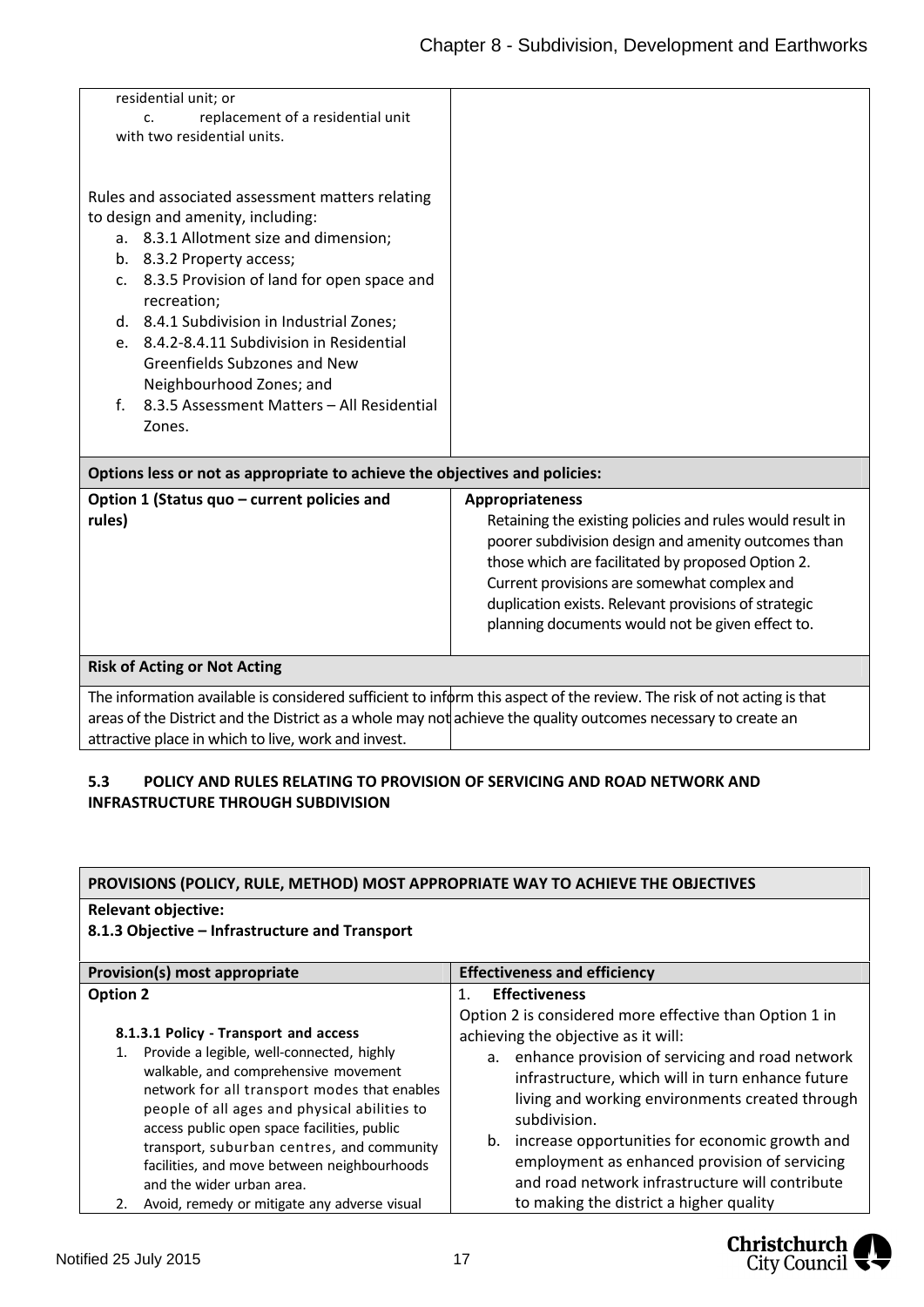and physical effects of new roads on the natural environment.

- 3. Ensure that where road or property access is created to an existing road, the existing road is of an appropriate standard.
- 4. Provide a movement network which is enables for:

 Safe and efficient movement of users, including vehicles, public transport, cyclists and pedestrians;

- Vehicle parking;
- Access to properties;
- Landscaping and street trees;
- Safety and visibility;
- Surface water management;
- Utility services; and
- The appropriate construction standard, given the topography and classification of the proposed road.

#### **8.1.3.2 Policy ‐ Water supply**

- 1. Ensure that water supplies for the land uses anticipated following subdivision and/or land use development are of sufficient capacity and of a potable standard for human consumption.
- 2. Ensure the provision of any necessary additional water supply infrastructure or that upgrading of existing infrastructure, is sufficient for the scale and nature of anticipated land uses.
- 3. Ensure connection to public reticulated water supply systems wherever such systems are available.

#### **8.1.3.3 Policy ‐ Stormwater disposal**

- 1. Encourage stormwater disposal through swales, wetlands and retention basins, impervious surfaces, and natural open waterway systems including river systems and floodplains.
- 2. Avoid any increase in sediment and contaminant levels entering water bodies as a result of stormwater disposal.
- 3. Ensure stormwater is disposed in stormwater management areas so as to avoid inundation within the subdivision or on adjoining land,
- 4. Ensure that any necessary stormwater control and disposal systems and the upgrading of existing infrastructure are sufficient for the amount and rate of anticipated run-off.
- 5. Ensure disposal in a manner which maintains or enhances the quality of surface and groundwater.
- 6. Where feasible, utilise stormwater management areas for multiple uses and ensure they have a high quality interface with residential or commercial activities.
- 7. Ensure that stormwater is disposed of in a manner which is consistent with maintaining public health.
- 8. Incorporate / plant indigenous vegetation that

c. result in greater environmental benefits than Option 1 that outweigh some increase in compliance and opportunity costs from the status quo.

## 2. **Efficiency**

- a. Benefits
	- i. Enhance provision of servicing and road network infrastructure, which will in turn enhance future living and working environments created through subdivision.
	- ii. Economic benefit to the district as enhanced provision of servicing and road network infrastructure will contribute to making the district a higher quality environment in which to live, work and invest.
	- iii. Increased focus on non-car modes of transport in road network standards will implement objectives of transport strategies and plans, provide cheaper alternative modes, increase level of community fitness, and reduce traffic congestion and pollution over time.
- b. Costs
	- i. Cost of compliance for landowners, including resource consent costs and processing times (potential increase compared with the status quo).
		- No significant change expected when compared with status quo; and
		- All subdivision under the RMA required either to be consented or issued a certificate of compliance before a s 223 certificate can be issued.
	- ii. Additional restriction of development potential related to activity status change from Controlled to Restricted Discretionary, which means consents may be declined. It is noted that the Council does not anticipate declining subdivision consents in any significant number.

Benefits to the environment significantly outweigh costs, which are principally economic. Environmental benefits are greater than for Options 1 and will offset any increase in compliance and opportunity costs.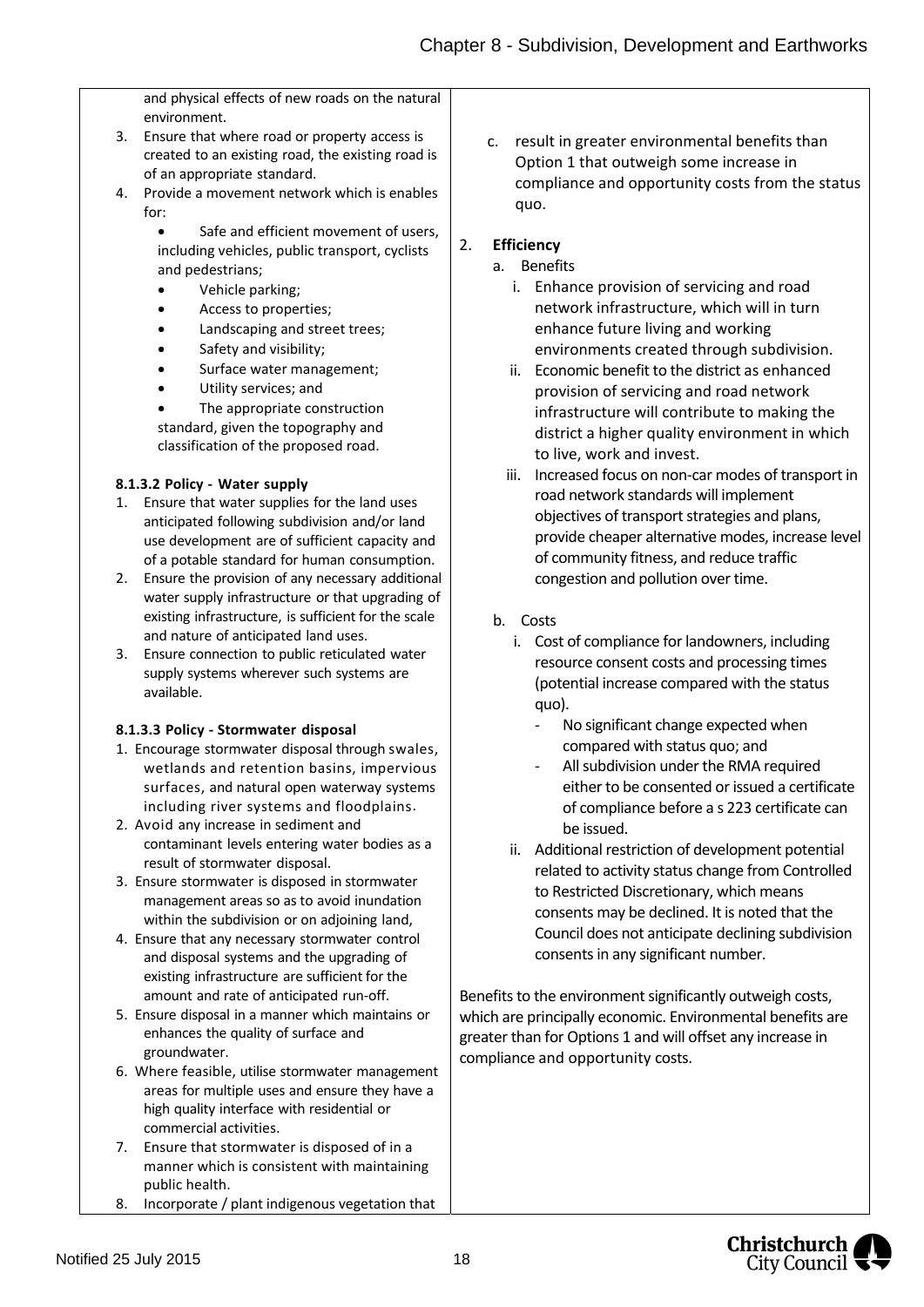is appropriate to the specific site, recognising the use of particular species to absorb water.

9. To ensure that realignment of any watercourse occurs in a manner that improves stormwater drainage and enhances ecological, mahinga kai and landscape values.

#### **8.1.3.4 Policy ‐ Sewage disposal**

- 1. Ensure that anticipated development is provided with a means of disposing of sanitary sewage in a manner which is consistent with maintaining public health and minimises adverse effects on the environment.
- 2. Ensure provision for sewage disposal is of sufficient capacity and that existing systems are upgraded if necessary by the subdivider and/or developer in recognition of the scale and nature of anticipated land uses.
- 3. Ensure that new allotments be provided with a means of connection to a reticulated sanitary system, where available.
- 4. Where a reticulated system is not available, on-site or stand-alone communal treatment systems will be required to be installed, subject to any discharge consents required.

#### **8.1.3.5 Policy ‐ Trade wastes**

Provision is made for trade waste disposal upon subdivision for anticipated industrial uses.

#### **8.1.3.6 Policy ‐ Electricity**

1. Ensure that adequate provision is made for the supply of electric power.

2. Ensure that the provision of electrical reticulation systems is appropriate to the amenities of the area and the anticipated land uses, generally requiring undergrounding in new urban areas.

#### **8.1.3.7 Policy ‐ Telecommunications**

That upon the subdivision of land, adequate provision be made for connection to a telecommunication system and that in providing such systems, adverse visual effects are minimised.

#### **8.1.3.8 Policy ‐ Provision of Works and Services, Financial and Development Contributions**

Require that subdividers and/or developers meet the costs of any upgrading of network infrastructure (including headworks) and provision of reserves, which are attributable to the impacts of the subdivision, and/or land use development, including where applicable:

- road and access;
- water supply;
- sanitary sewage disposal;
- stormwater disposal;
- trade waste disposal;
- provision of land for open space and/or

recreation; and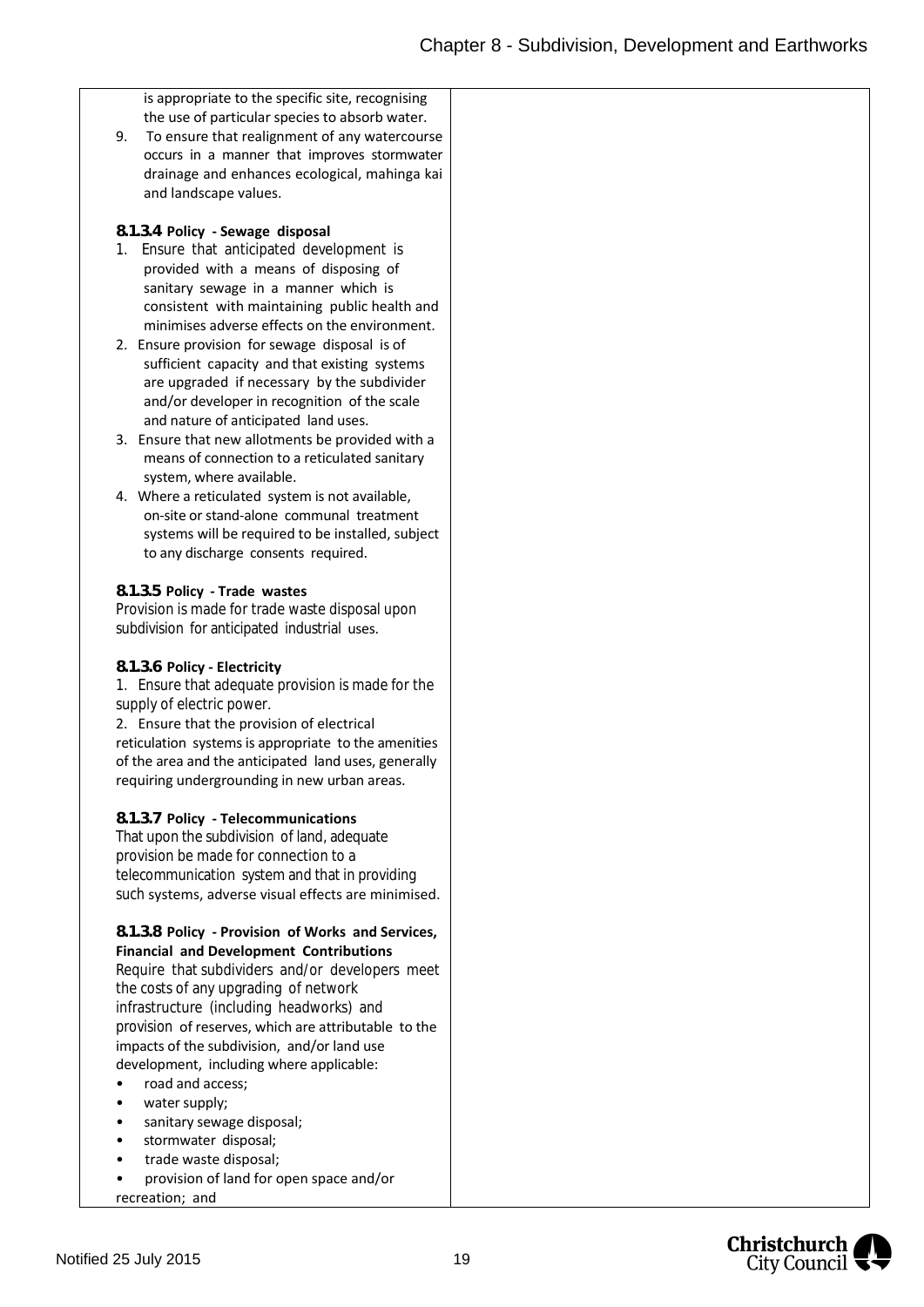| provision for esplanade reserves and/or                                    |  |
|----------------------------------------------------------------------------|--|
| esplanade strips.                                                          |  |
|                                                                            |  |
| 8.1.3.9 Policy - Construction and design of                                |  |
| infrastructure                                                             |  |
| Require that new network infrastructure is of a                            |  |
| construction, design and location which will                               |  |
| minimise potential damage from significant natural                         |  |
| and other events.                                                          |  |
|                                                                            |  |
|                                                                            |  |
| Rules and assessment matters relating to                                   |  |
| infrastructure and transport, including:                                   |  |
| a. 8.3.4 Servicing;                                                        |  |
| 8.5.3 Assessment Matters - Surface water<br>$b_{1}$                        |  |
|                                                                            |  |
| management; and                                                            |  |
| c. 8.3.5 Assessment Matters – All Residential                              |  |
| Zones (especially Matters 7-14).                                           |  |
|                                                                            |  |
| Options less or not as appropriate to achieve the objectives and policies: |  |

| Option 1 (Status quo - current policies and<br>rules)           | Appropriateness<br>Retaining the existing policies and rules would result<br>in poorer provision of servicing and road network<br>infrastructure than facilitated by proposed Option 2.<br>There would continue to be separate, varying<br>provisions for Christchurch City and Banks Peninsula,<br>which do not reflect current Council management<br>practices or industry standards. Provisions would be<br>out of date (particularly those relating to stormwater<br>and property access), and would not address<br>earthquake resilience. Relevant provisions of strategic<br>planning documents would not be given effect to. |
|-----------------------------------------------------------------|-------------------------------------------------------------------------------------------------------------------------------------------------------------------------------------------------------------------------------------------------------------------------------------------------------------------------------------------------------------------------------------------------------------------------------------------------------------------------------------------------------------------------------------------------------------------------------------------------------------------------------------|
| <b>Risk of Acting or Not Acting</b>                             |                                                                                                                                                                                                                                                                                                                                                                                                                                                                                                                                                                                                                                     |
| and investing in areas of the city and the district as a whole. | The information available is considered sufficient to inform this aspect of the review. The risk of not acting is that<br>provision of servicing and road network infrastructure is sub-standard and discourages people from living, working                                                                                                                                                                                                                                                                                                                                                                                        |

#### <span id="page-20-0"></span>**6. SUMMARY OF CONSULTATION**

#### **ATTACHMENT 1H – SUBDIVISION AND DEVELOPMENT (EXCLUDING NEW NEIBOURHOODS)**

| <b>ISSUE</b>                                       | <b>VIEWS EXPRESSED</b>                                                                                                    | <b>HOW MANY TIMES</b><br><b>APPEARED</b> | <b>COMMENT</b>                                                                                                          | <b>RECOMMENDED</b><br><b>RESPONSE</b> |
|----------------------------------------------------|---------------------------------------------------------------------------------------------------------------------------|------------------------------------------|-------------------------------------------------------------------------------------------------------------------------|---------------------------------------|
| 1. Consistency<br>within proposed<br>District Plan | a. Do subdivision<br>and residential<br>chapters align<br>and is there a<br>need to embed<br>subdivision<br>provisions in | 1                                        | This has been<br>addressed by the<br>Residential<br>Greenfields and<br><b>New</b><br>Neighbourhoods<br>provisions being | Nil                                   |

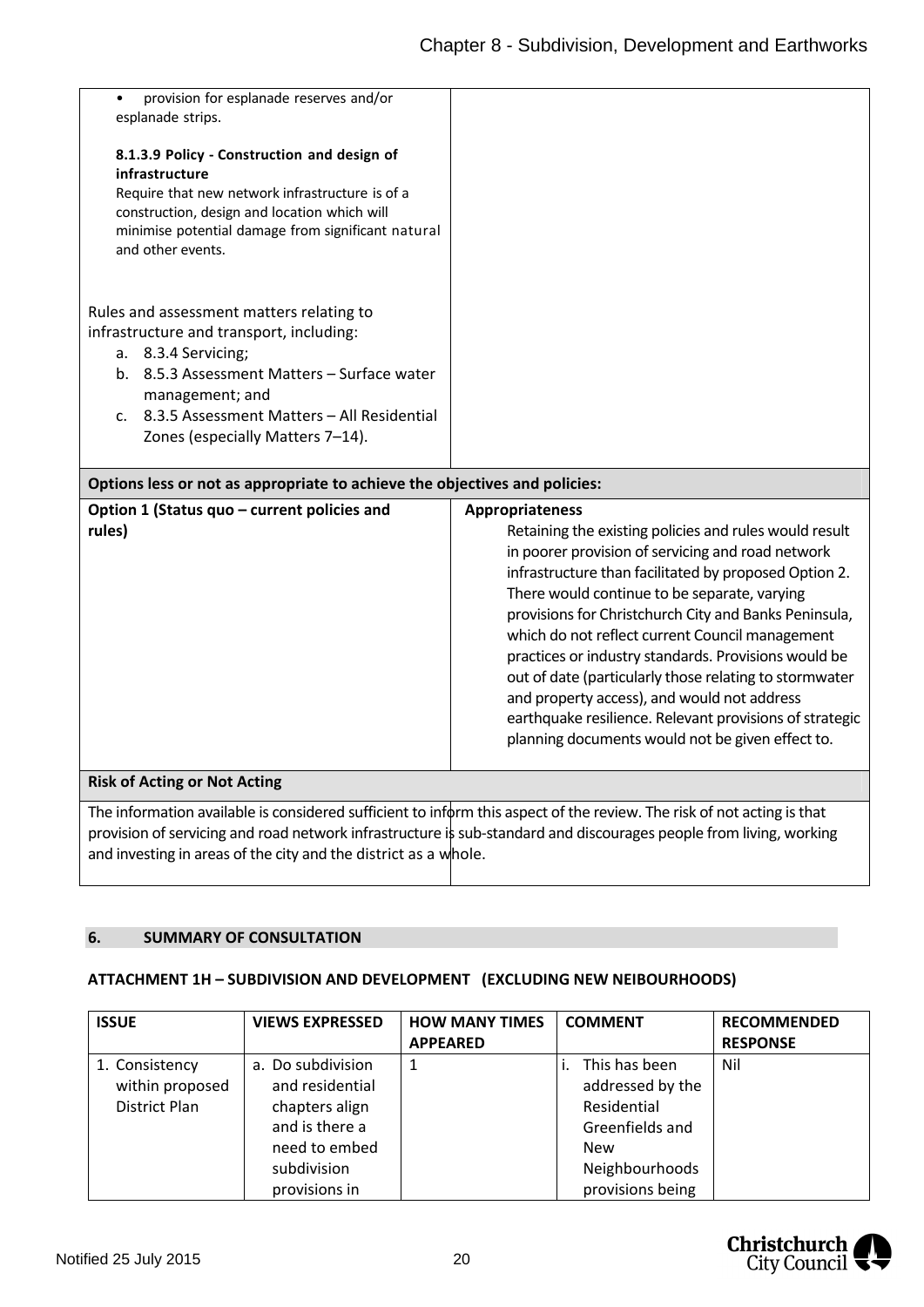|                                                                                                       | zone chapters?                                                                                                                                                                                            |              | prepared as a                                                                                                                                                                                                                                                                  |
|-------------------------------------------------------------------------------------------------------|-----------------------------------------------------------------------------------------------------------------------------------------------------------------------------------------------------------|--------------|--------------------------------------------------------------------------------------------------------------------------------------------------------------------------------------------------------------------------------------------------------------------------------|
|                                                                                                       |                                                                                                                                                                                                           |              | package.                                                                                                                                                                                                                                                                       |
| Sewer<br>2.<br>provision                                                                              | a. Has the Council<br>considered<br>sewer capacity in<br>identifying<br>future growth<br>areas / infill<br>areas?                                                                                         | $\mathbf{1}$ | This has been<br>i.<br>Nil<br>addressed by the<br>Residential,<br>Commercial and<br>Industrial<br>chapters as part<br>of identifying<br>where growth<br>should occur.<br>Provisions exist<br>in the<br>Subdivision<br>chapter around<br>sewer provision.                       |
| Cost of<br>3.<br>subdividing small<br>lots, including<br>reserve and<br>development<br>contributions. | a. Should reserves<br>and or<br>development be<br>funded or<br>subsidised by<br>taxpayer?                                                                                                                 | $\mathbf{1}$ | The Council has<br>i.<br>Nil<br>adopted the<br>Development<br>Contributions<br>Policy and the<br>chapter is<br>consistent with<br>that policy.                                                                                                                                 |
| Subdivision<br>4.<br>of development<br>enabled by<br>LURP.                                            | a. Subdivision to<br>create title<br>should be<br>enabled for<br>family flats,<br>division of a<br>dwelling or two<br>dwellings where<br>one was<br>demolished (as<br>provided for in<br>LURP)            | $\mathbf{1}$ | Enable the<br>i.<br>The Minister has<br>not provided for<br>subdivision of these<br>the subdivision<br>sites through rule<br>of land where<br>8.3.1.5 (Allotments<br>development as<br>with existing or<br>provided for in<br>proposed<br>LURP has<br>buildings).<br>occurred. |
| 5.<br>Stormwater                                                                                      | a. Is there<br>sufficient<br>drainage<br>available?                                                                                                                                                       | $\mathbf{1}$ | i. Provisions allow<br>Nil<br>for consideration<br>of and provision<br>for such.                                                                                                                                                                                               |
| <b>New</b><br>6.<br>Neighbour-hood<br>Zone                                                            | a.changes to<br>activity status;<br>b.too much detail<br>required for<br>comprehensive<br>consent and too<br>soon in process;<br>c. will rules apply<br>to developments<br>underway (ie<br>Living G Zone) |              | Further<br>i.<br>discussions<br>planned around<br>this. outcome<br>not yet<br>determined.<br>ii. Will not apply to<br>LG.                                                                                                                                                      |
| Liquefactio<br>7.<br>n                                                                                | a. What process to<br>investigate?                                                                                                                                                                        |              | Provided for in<br>Nil<br>i.<br>Hazards chapter.                                                                                                                                                                                                                               |

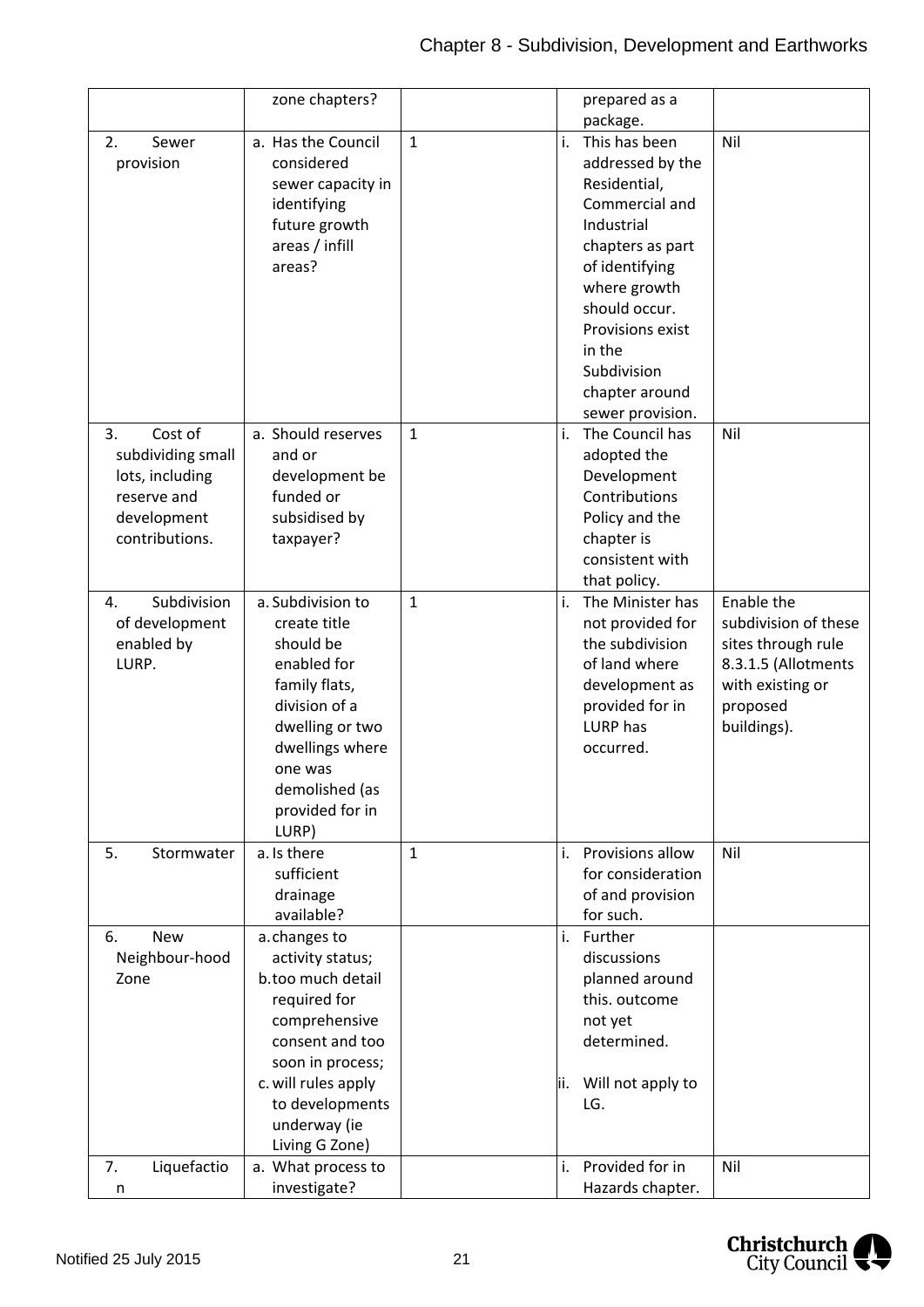| Sustain-<br>8. | a.Policy on        |  | ı.                | This policy has    | Nil |
|----------------|--------------------|--|-------------------|--------------------|-----|
| ability        | sustainable        |  |                   | been amended       |     |
|                | design needs to    |  |                   | prior to receiving |     |
|                | be strengthened    |  | this comment      |                    |     |
|                | (specific drafting |  | and is considered |                    |     |
|                | changes            |  |                   | to provide         |     |
|                | suggested).        |  |                   | stronger           |     |
|                |                    |  |                   | direction as       |     |
|                |                    |  |                   | requested.         |     |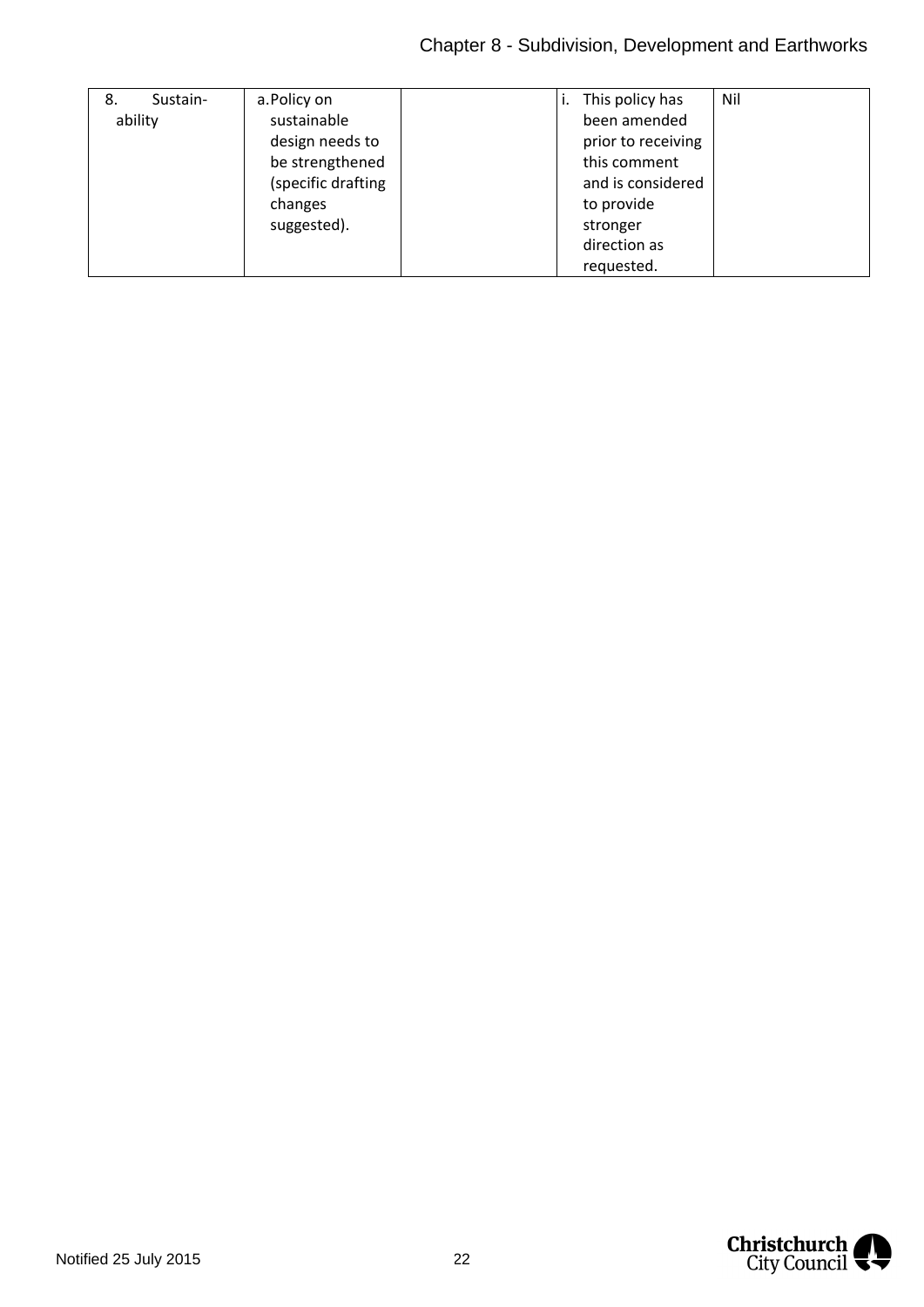## <span id="page-23-0"></span>**7. SUMMARY OF ISSUES RAISED IN SUBMISSIONS**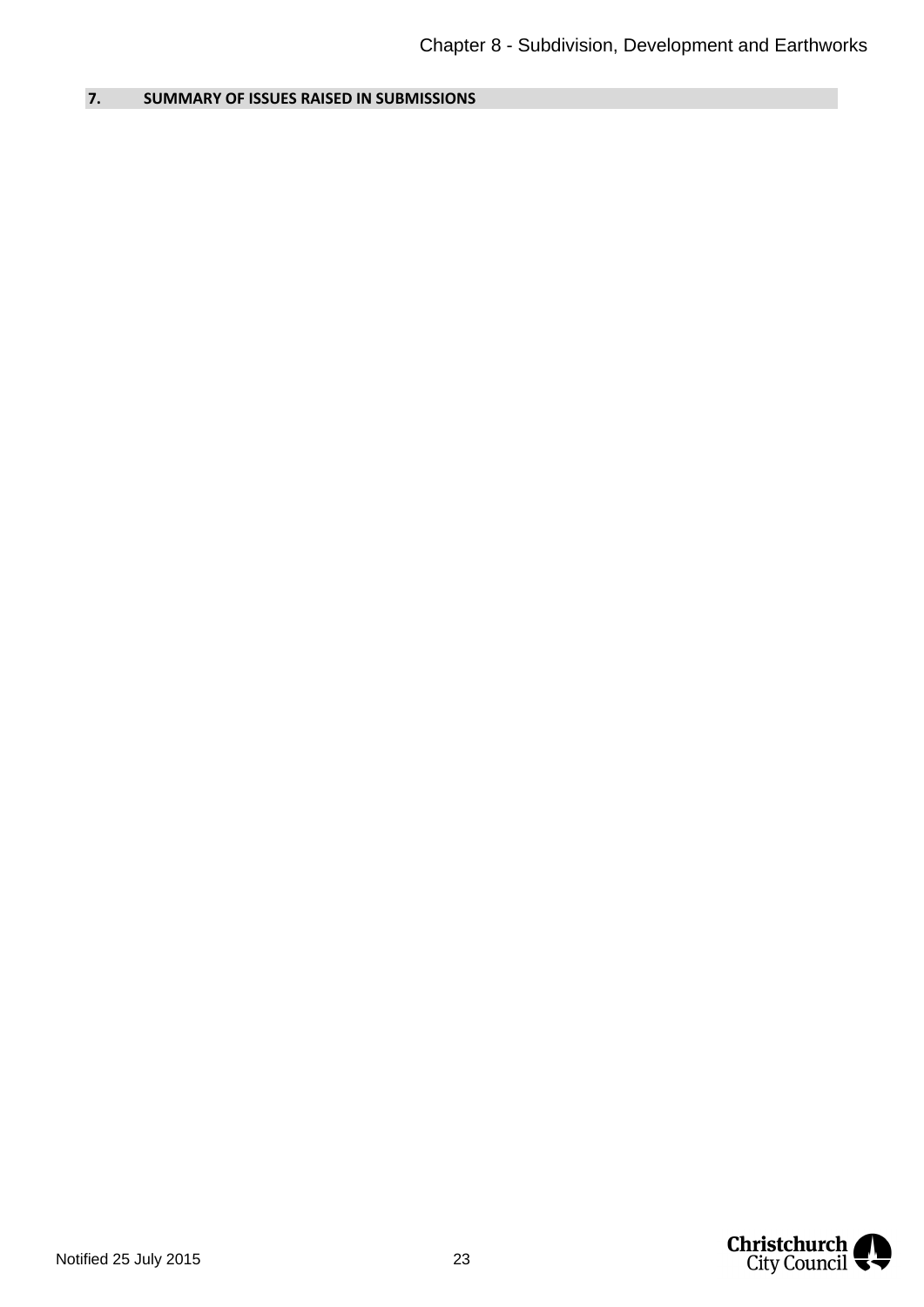<span id="page-24-0"></span>**8. SUMMARY OF ANALYSIS IN s 42A STAFF REPORT** 

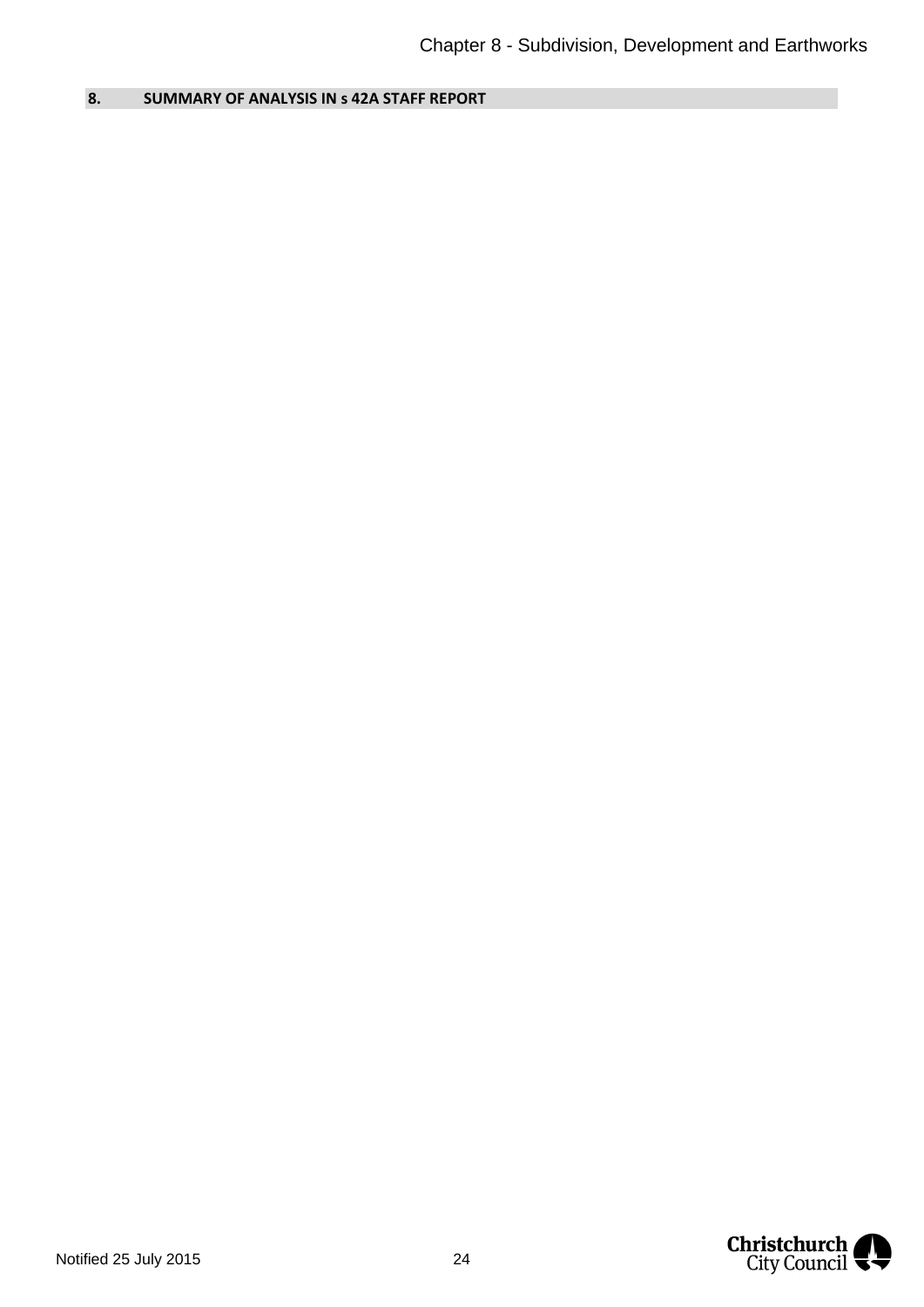<span id="page-25-0"></span>**9. SUMMARY OF EVIDENCE PRESENTED AT HEARING OF SUBMISSIONS** 

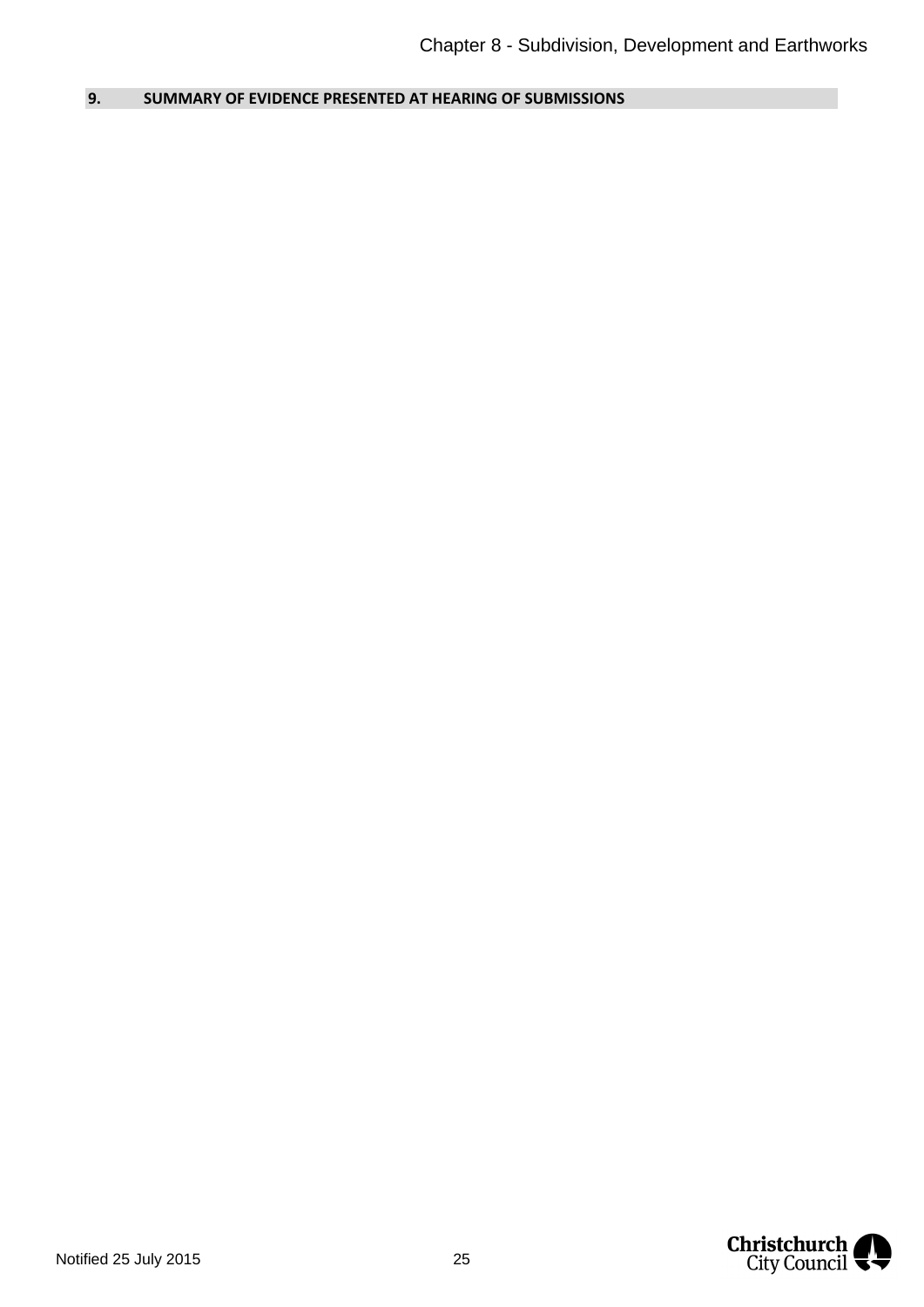## <span id="page-26-0"></span>**10. COUNCIL DECISIONS**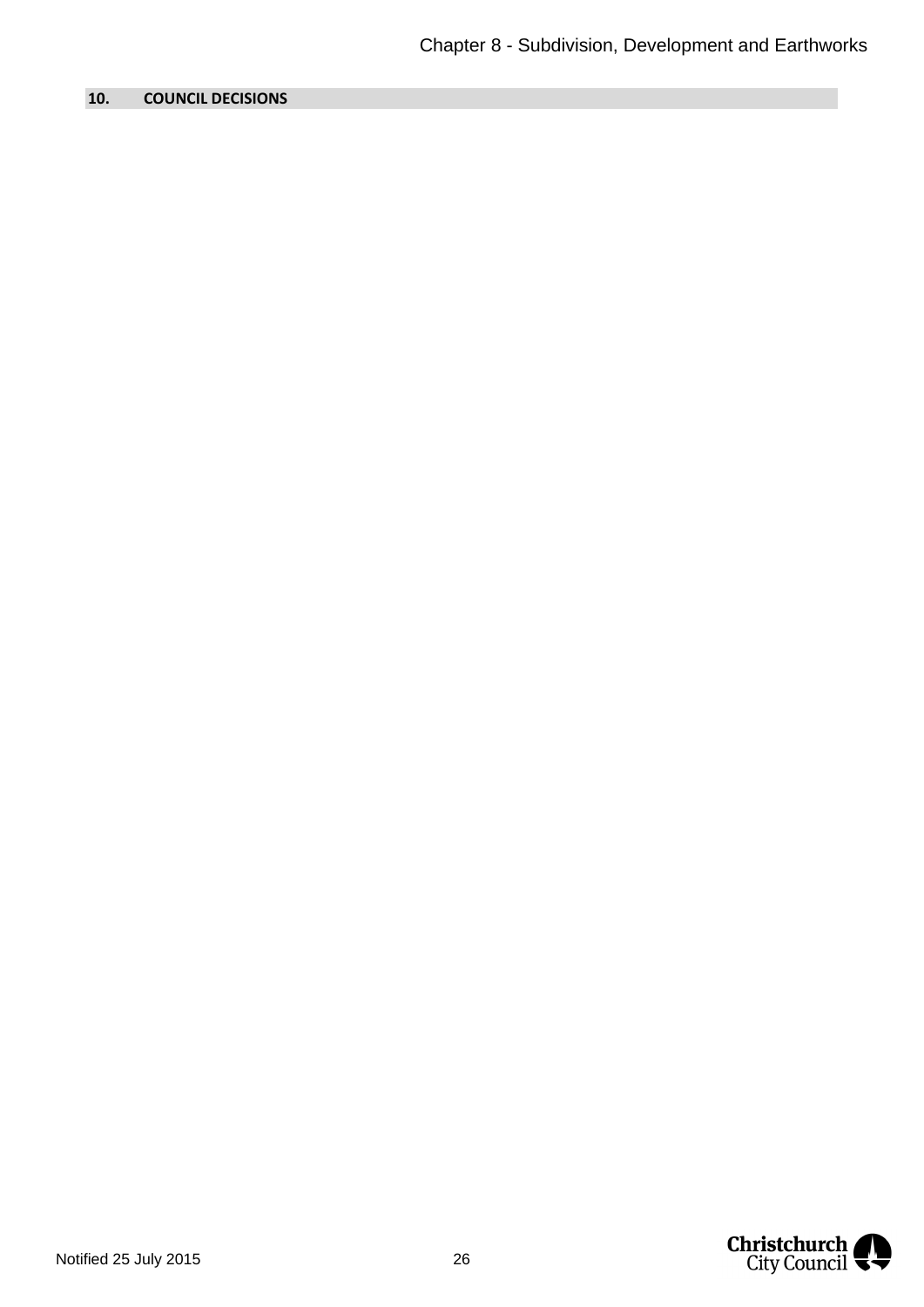#### **11. BIBLIOGRAPHY**

- 1. New Zealand Coastal Policy Statement
- 2. Canterbury Regional Policy Statement
- 3. Land Use Recovery Plan
- 4. Central City Recovery Plan
- 5. City Plan
- 6. Banks Peninsula District Plan
- 7. Banks Peninsula Landscape Study 2007
- 8. Evaluating the effectiveness and efficiency of the Banks Peninsula District Plan 2011
- 9. Evaluating the effectiveness and efficiency of the Christchurch City Plan 2011
- 10. National Policy Statement on Electricity Transmission 2008
- 11. National Environmental Standard for Electricity Transmission 2009
- 12. The National Environmental Standard for Assessing and Managing Contaminants in Soil to Protect Human Health
- 13. Mahaanui Iwi Management Plan
- 14. Resource Management Act 1991
- 15. Local Government Act 1974/2002
- 16. Canterbury Earthquake Recovery Strategy
- 17. Hamilton District Plan
- 18. Proposed Auckland Unitary Plan
- 19. Proposed Hauraki District Plan
- 20. Proposed Waipa District Plan
- 21. Criteria for the Audit of Auckland Council's Section 32 Evaluation Report (MfE)
- 22. Christchurch City Council Infrastructure Design Standard
- 23. Christchurch City Council Construction Specification Standards
- 24. Christchurch City Council Sustainable Energy Strategy for Christchurch 2008–2018
- 25. Christchurch City Council Climate Smart Strategy 2010–2015

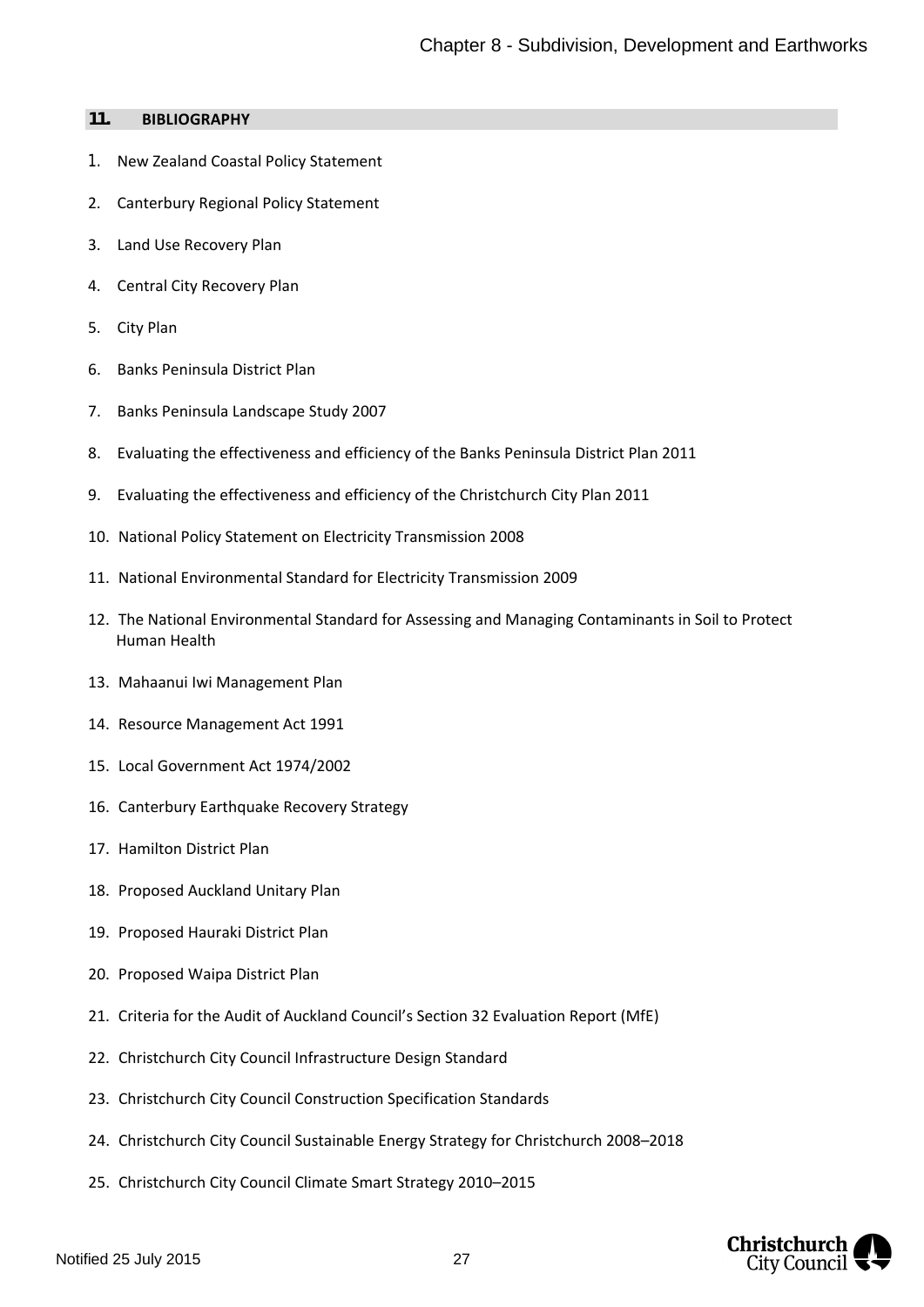- 26. New Zealand Electrical Code of Practice for Electrical Safe Distances
- 27. Christchurch City Council Public Open Space Strategy
- 28. Selwyn District Council Subdivision Design Guide 2009
- 29. Selwyn District Plan
- 30. Planning Quarterly "The 800m Circle"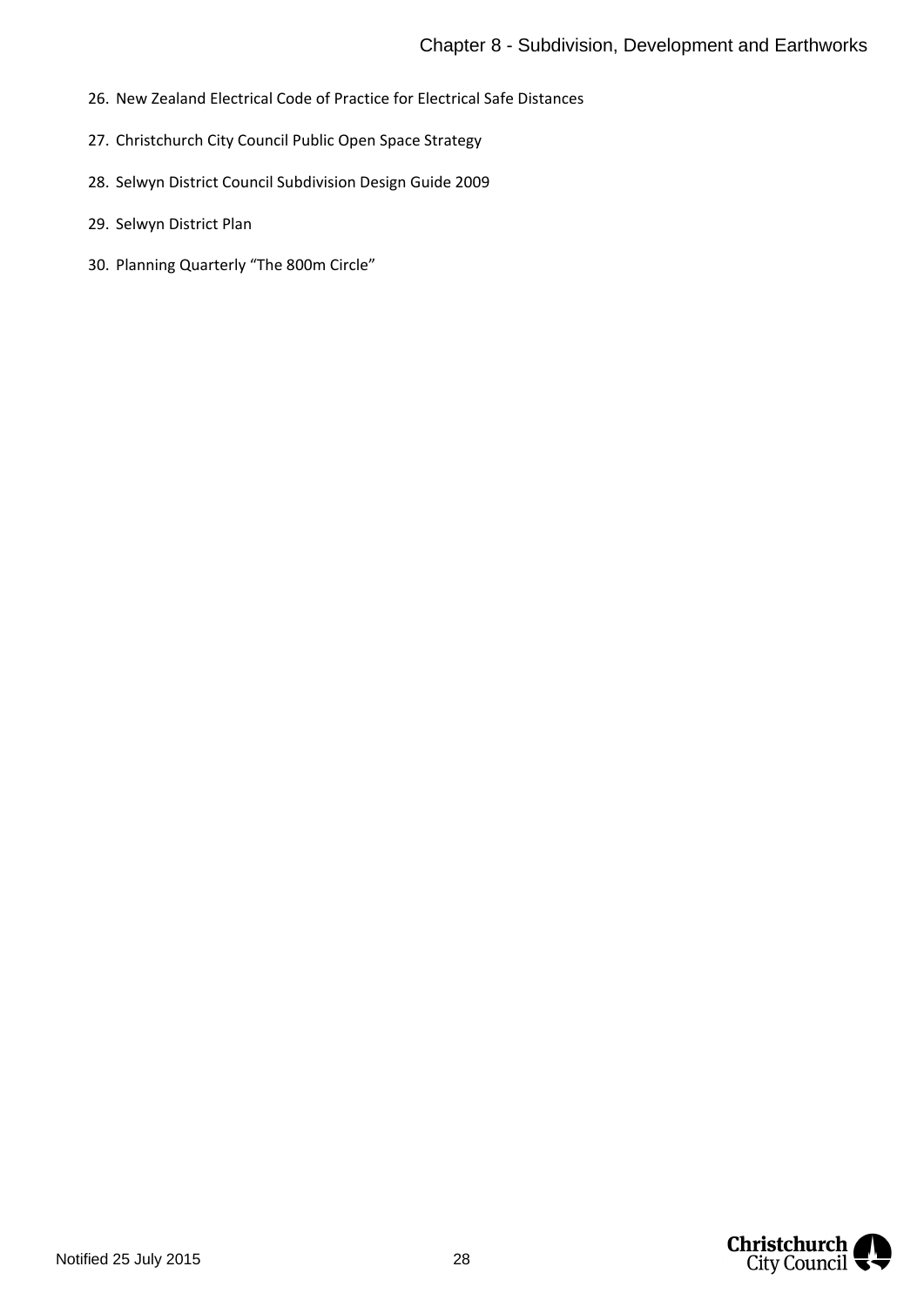#### **APPENDIX 1: LINKAGES BETWEEN PROVISIONS**

Linkages and grouping of provisions under proposed Policy Direction

| <b>Issue</b>                                                       | <b>Directions</b>                                                     | <b>Objectives</b>                                   | <b>Policies</b>                                                               | <b>Rules</b>                                                          | <b>Assessment Matters</b>                                           |
|--------------------------------------------------------------------|-----------------------------------------------------------------------|-----------------------------------------------------|-------------------------------------------------------------------------------|-----------------------------------------------------------------------|---------------------------------------------------------------------|
| 1. 3.4.1 Providing<br>for the different<br>needs of the            | a. The special position of Ngai Tahu is<br>recognised                 | 8.1.1 Objective - Natural and built<br>environments | A. 8.1.1.3 - Policy historic heritage and<br>protected trees                  | Rules at 8.3.1 (Allotment size and<br>dimension)                      | 8.5.4 Assessment matters - Natural<br>and cultural heritage         |
| community                                                          | b. Development is focused on well-<br>defined urban areas             | 8.1.2 Objective - Development form<br>and function  | B. 8.1.2.1 Policy - Design and<br>amenity/Tohungatanga                        | Rules at 8.3.6 (Easements)*                                           | 8.5.5 Assessment matters - All<br>residential zones                 |
|                                                                    | c. The district has a range and choice<br>of housing                  |                                                     | C. 8.2.2.2 Policy - Allotments                                                | Rules at 8.3.7 (Natural and cultural<br>heritage)*                    | 8.5.6 Assessment matters -Residential<br>Greenfield (Highsted) Zone |
|                                                                    | d. 3.5.3.2 Communities are safe and                                   |                                                     | D. 8.1.2.3 Policy - Identity                                                  | Rules at 8.4.2-11 (Residential<br>Greenfields Zone provisions and New | 8.5.7 Assessment matters -Residential                               |
|                                                                    | resilient                                                             |                                                     | E. 8.1.2.4 Policy - Sustainable design                                        | Neighbourhood Zone provisions)                                        | Greenfield (Highfield) Zone                                         |
|                                                                    | e. 3.5.3.3 The district's culture and<br>heritage is valued           |                                                     | F. 8.1.2.5 Policy - Integration and<br>connectivity                           | *(Some additional provisions will be<br>included through Phase 2)     |                                                                     |
|                                                                    | f. 3.5.3.4 People have a sense of<br>connection to and participate in |                                                     | 8.1.2.6 Policy - Public open<br>G.<br>space                                   |                                                                       |                                                                     |
|                                                                    | their community                                                       |                                                     | Н.<br>8.1.2.7 Urban density                                                   |                                                                       |                                                                     |
|                                                                    | g. 3.5.3.5 People have access to<br>recreational opportunities        |                                                     | 8.1.2.8 Additional subdivision<br>design for residential greenfields<br>areas |                                                                       |                                                                     |
| 3.4.2 Effective<br>2.<br>functioning of<br>the transport<br>system | a. 3.5.2.5 The transport system meets<br>the needs of the community   | 8.1.3 Objective - Infrastructure and<br>transport   | A. 8.1.3.1 Policy - Transport and<br>access                                   | Rules at 8.3.2 (Property access)                                      | Matters for discretion within the rules                             |

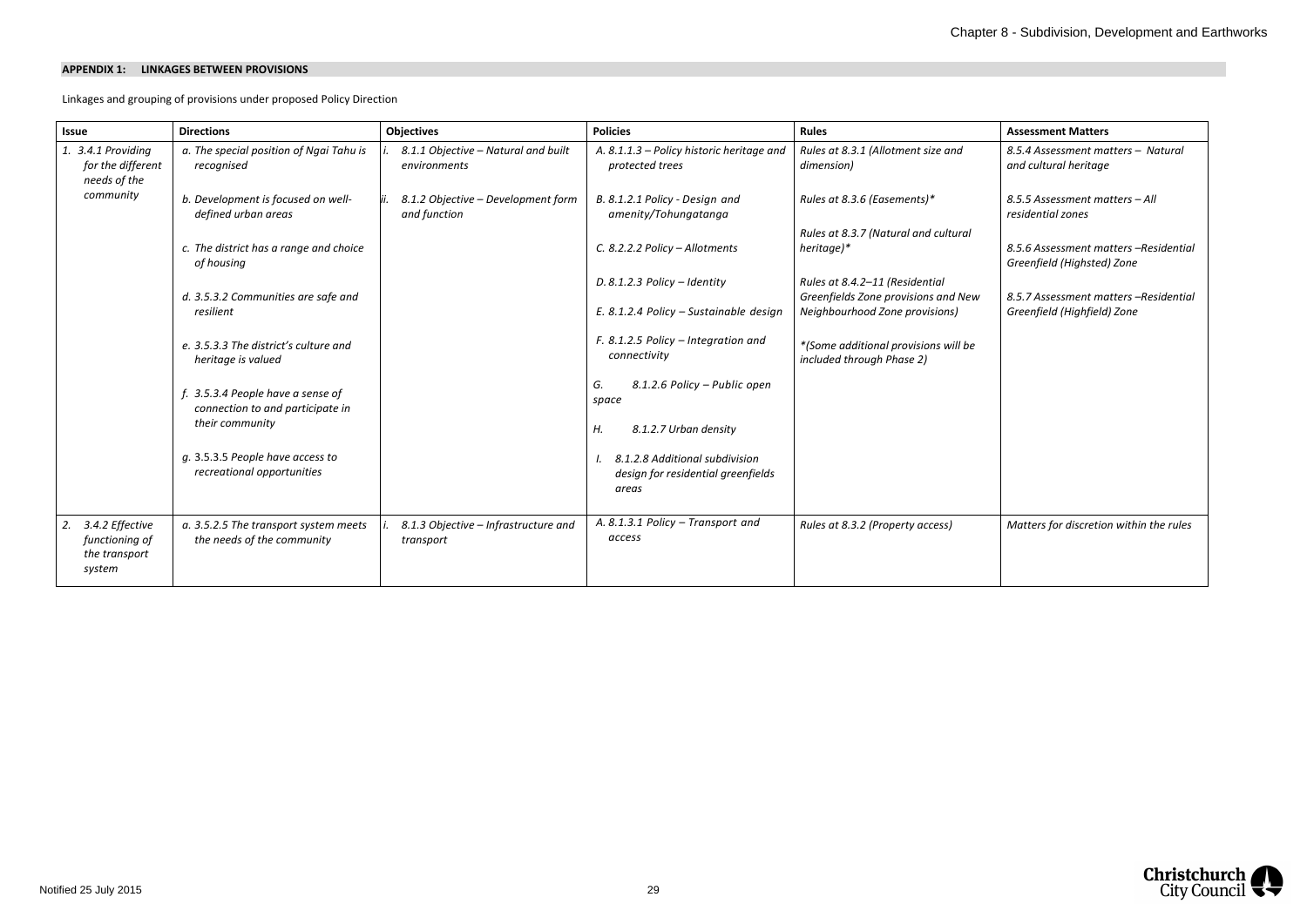| <b>Issue</b>                                         | <b>Directions</b>                                                                                    | <b>Objectives</b>                                   | <b>Policies</b>                                                                             | <b>Rules</b>                                                                                                | <b>Assessment Matters</b>                                            |
|------------------------------------------------------|------------------------------------------------------------------------------------------------------|-----------------------------------------------------|---------------------------------------------------------------------------------------------|-------------------------------------------------------------------------------------------------------------|----------------------------------------------------------------------|
| 3.4.3 Improving<br>3.<br>the quality of<br>the urban | a. 3.5.2.1 Development is focused on<br>well-defined urban areas                                     | 8.1.2 Objective - Development form<br>and function  | A. 8.1.2.1 Policy - Design and<br>amenity/Tohungatanga                                      | Rules at 8.3.1 (Allotment size and<br>dimension)                                                            | 8.5.3 Assessment matters - Surface<br>water management               |
| environment                                          | b. 3.5.2.6 A well-designed urban<br>environment                                                      | 8.1.3 Objective - Infrastructure and<br>transport   | B. 8.1.2.4 Policy - Sustainable design                                                      | Rules at 8.3.4 (Servicing)                                                                                  | 8.5.4 Assessment matters - Natural<br>and cultural heritage          |
|                                                      | c. 3.5.4.2 Water/wai quality and<br>quantity are protected and                                       |                                                     | C. 8.1.2.8 Additional subdivision design<br>for residential greenfields areas               | Rules at 8.4.2-11 (Residential<br>Greenfields Zone provisions and New<br>Neighbourhood Zone provisions)     | 8.5.5 Assessment matters - All<br>residential zones                  |
|                                                      | enhanced                                                                                             |                                                     | D. 8.1.3.2 Policy - Water supply                                                            |                                                                                                             |                                                                      |
|                                                      | d. 3.5.4.3 Efficient and sustainable use<br>of resources                                             |                                                     | E. 8.1.3.3 Policy - Stormwater<br>disposal                                                  |                                                                                                             | 8.5.6 Assessment matters -Residential<br>Greenfield (Highsted) Zone  |
|                                                      |                                                                                                      |                                                     | F. 8.1.3.4 Policy - Sewage disposal                                                         |                                                                                                             | 8.5.7 Assessment matters -Residential<br>Greenfield (Highfield) Zone |
|                                                      |                                                                                                      |                                                     | $G. 8.1.3.5$ Policy – Trade wastes                                                          |                                                                                                             |                                                                      |
|                                                      |                                                                                                      |                                                     | H. 8.1.3.9 Policy - Construction and<br>design of infrastructure                            |                                                                                                             | Matters for discretion within the rules                              |
| 3.4.4 Protecting<br>our resources,<br>values, health | a. 3.5.1.1 The special position of Ngai<br>Tahu is recognised                                        | 8.1.1 Objective - Natural and built<br>environments | A. 8.1.1.1 Policy - Natural features<br>and landscapes                                      | Rules at 8.3.1 (Allotment size and<br>dimension)                                                            | 8.5.3 Assessment matters - Surface<br>water management               |
| and well-being                                       | b. 3.5.2.6 A well-designed urban<br>environment                                                      | 8.1.2 Objective - Development form<br>and function  | B. 8.1.1.2 Policy - Protection through<br>subdivision and transfer of                       | Rules at 8.3.4 (Servicing)                                                                                  | 8.5.5 Assessment matters - All<br>residential zones                  |
|                                                      |                                                                                                      |                                                     | development rights                                                                          | Rules at 8.3.5 (Provision of land for<br>open space and reserves)                                           |                                                                      |
|                                                      | c. 3.5.3.1 A safe and reliable<br>water/wai supply                                                   | 8.1.3 Objective - Infrastructure and<br>transport   | C. 8.1.1.3 Policy - Historic heritage<br>and protected trees<br>Rules at 8.3.6 (Easements)* |                                                                                                             | 8.5.6 Assessment matters -Residential<br>Greenfield (Highsted) Zone  |
|                                                      |                                                                                                      |                                                     |                                                                                             |                                                                                                             |                                                                      |
|                                                      | d. 3.5.3.2 Communities are safe and<br>resilient                                                     |                                                     | D. 8.1.1.4 Policy $-$ Access to<br>waterways/Mana Whakahaere                                | Rules at 8.3.7 (Natural and cultural<br>heritage)*                                                          | 8.5.7 Assessment matters -Residential<br>Greenfield (Highfield) Zone |
|                                                      | e. 3.5.3.3 The district's culture and<br>heritage is valued                                          |                                                     | E. 8.1.2.1 Policy - Design and<br>amenity/Tohungatanga                                      | Rules at $8.4.2 - 11$ (Residential<br>Greenfields Zone provisions and New<br>Neighbourhood Zone provisions) | Matters for discretion within the rules                              |
|                                                      | f. 3.5.3.4 People have a sense of<br>connection to and participate in                                |                                                     | F. 8.2.2.2 Policy - Allotments                                                              | *(Some additional provisions will be<br>included through Phase 2)                                           |                                                                      |
|                                                      | their community                                                                                      |                                                     | $G. 8.1.2.3$ Policy - Identity                                                              |                                                                                                             |                                                                      |
|                                                      | g. 3.5.3.5 People have access to<br>recreational opportunities                                       |                                                     | H. 8.1.2.4 Policy - Sustainable design                                                      |                                                                                                             |                                                                      |
|                                                      |                                                                                                      |                                                     | I. 8.1.2.5 Policy - Integration and<br>connectivity                                         |                                                                                                             |                                                                      |
|                                                      | h. 3.5.4.1 The district's distinctive<br>landscapes and indigenous<br>biodiversity are protected and |                                                     | J. 8.1.2.6 Policy – Public open space                                                       |                                                                                                             |                                                                      |
|                                                      | enhanced                                                                                             |                                                     | K. 8.1.2.7 Urban density                                                                    |                                                                                                             |                                                                      |
|                                                      | i. 3.5.4.2 Water/wai quality and<br>quantity are protected and                                       |                                                     | L. 8.1.2.8 Additional subdivision design<br>for residential greenfields areas               |                                                                                                             |                                                                      |